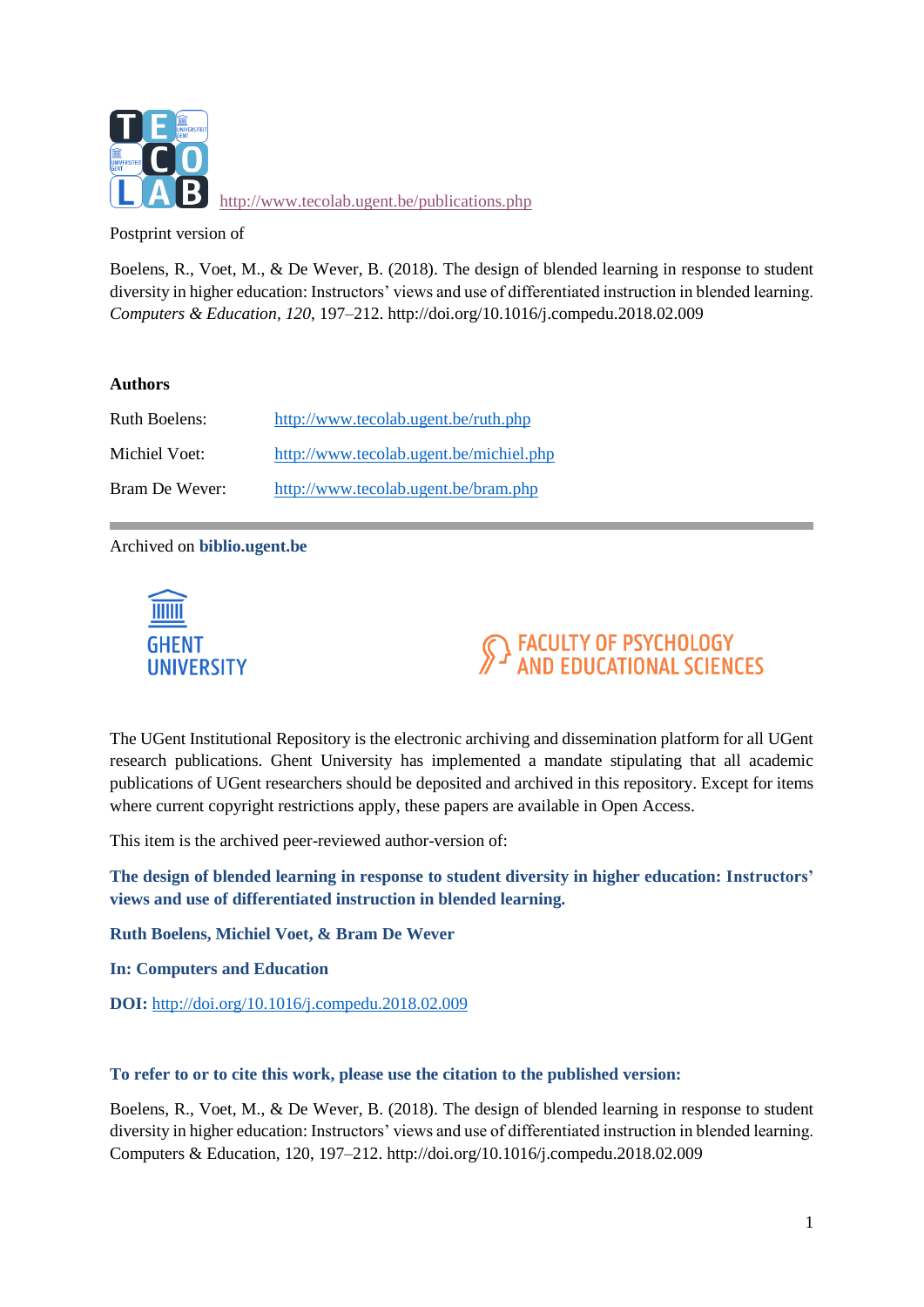# **The design of blended learning in response to student diversity in higher education: Instructors' views and use of differentiated instruction in blended learning.**

#### **Abstract**

The implementation of blended learning in higher education is increasing, often with the aim to offer flexibility in terms of time and place to a diverse student population. However, specific attention for the diversity of this group, and how to cater individual needs, is still scarce. Therefore, this study explores instructors' strategies for and beliefs about differentiated instruction in blended learning, together with how the differences between instructors can be explained. A total of 20 instructors working in two adult education centers participated in semi-structured interviews focusing on their (a) use of strategies for differentiated instruction, and (b) beliefs about designing blended learning to address student diversity. The findings reveal that the most commonly used differentiated instruction strategy in a blended learning context was providing students with additional support throughout product development. In addition, three instructor profiles about designing blended learning to address student diversity emerged from the data: (1) *disregard*: instructors considered no additional support in the blended learning arrangements to match students' needs, (2) *adaptation*: instructors believed that increased support in the existing blended learning arrangements was sufficient to match students' needs, and (3) *transformation*: instructors thought that blended learning arrangements should be designed in a completely different way, and be tailored to the characteristics of the students. The results show that half of the instructors considered a transformation of their blended learning arrangements in response to student diversity. Furthermore, instructors' beliefs appear to be strongly connected to the organization and trajectory in which they work. A major implication of these findings is that professional support focusing on instructors' beliefs is of crucial importance to unlock blended learning's full potential. As such, it is important for organizations to develop a clear stance on this issue, which pays explicit attention to responding to learners' needs in blended learning contexts.

**Keywords** Distributed learning environments, pedagogical issues, post-secondary education, teaching/learning strategies, blended learning.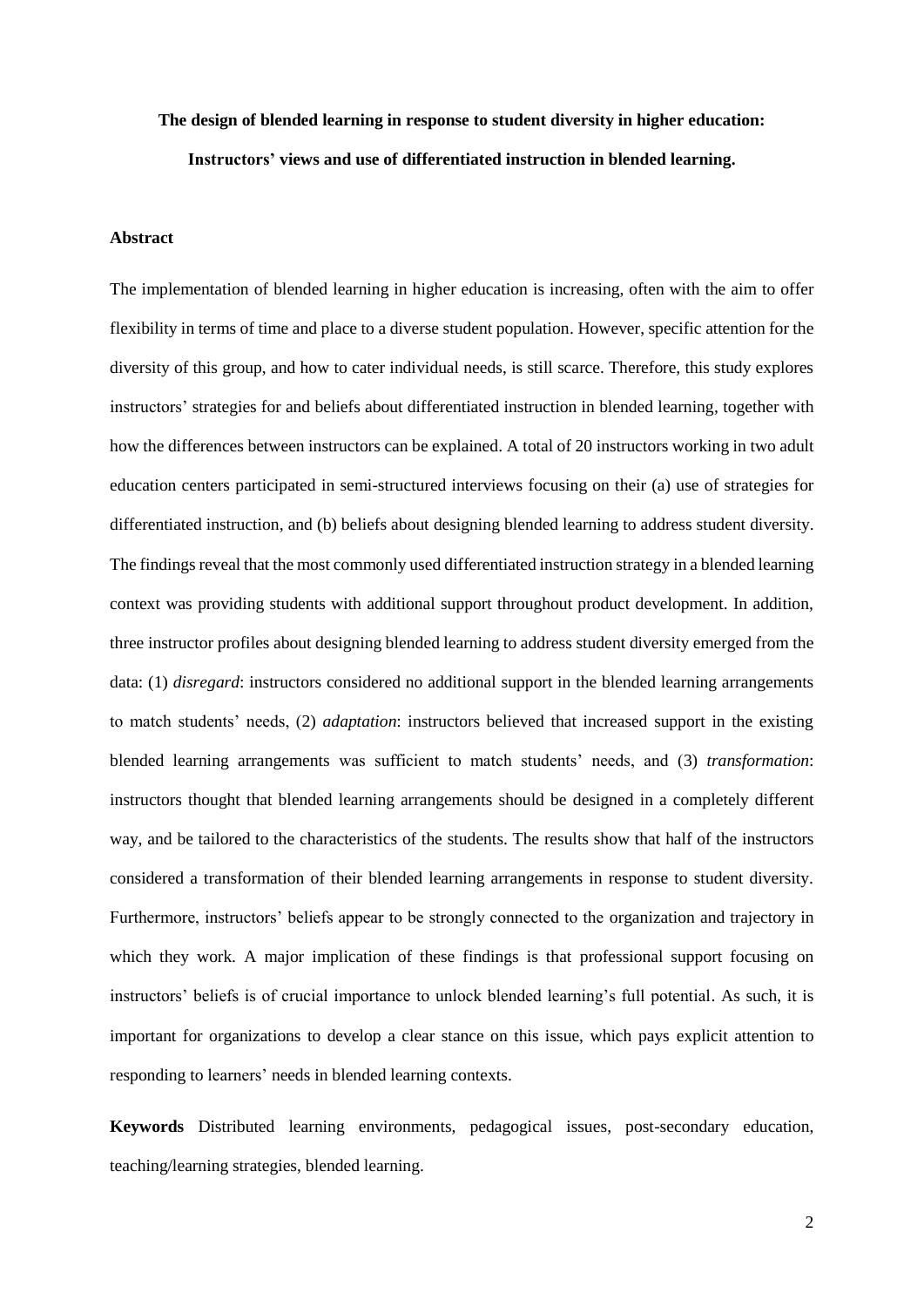#### **1. Introduction**

Due to increasing student numbers, student populations in higher education are generally becoming more and more diverse (Fry, Ketteridge, & Marshall, 2008). This trend has sparked a surging interest in blended learning, an instructional approach that combines online and face-to-face instructional activities (Boelens, Van Laer, De Wever, & Elen, 2015), to create more flexible modes of education, and personalized learning trajectories (Fry et al., 2008; McKenzie et al., 2013; Wanner & Palmer, 2015; Watson, 2008).

There are different points of view on how blended learning may contribute to achieving this goal. Traditionally, blended learning has been used to make higher education more accessible to students (Graham, Woodfield, & Harrison, 2013), as online activities allow students to go through the learning materials when and wherever they want (Norberg, Dziuban, & Moskal, 2011). However, more recent conceptualizations of blended learning go beyond this notion of flexibility in terms of time and place. In addition to this increased accessibility, blended learning also offers opportunities to cater students' individual needs and achieve real personalized instruction (Wanner & Palmer, 2015; Watson, 2008). For instance, the popular flipped classroom approach to blended learning aims to free up classroom time for student questions, in-depth discussion, and personal feedback, by requiring students to prepare for learning activities online, according to their own levels of understanding (Kim, Kim, Khera, & Getman, 2014; Wanner & Palmer, 2015).

Unfortunately, there is not much information about how instructors in higher education actually use blended learning to provide more personalized instruction. This issue is especially important, as blended learning may help instructors to overcome a number of challenges that frequently obstruct more personalized instruction in traditional contexts, such as large classrooms or a lack of time (Nicolae, 2014; Tomlinson et al., 2003). The present study therefore examines how instructors in higher education use personalized instruction in a blended learning context, how they think about designing blended learning to address student diversity, and how possible differences between instructors may be explained.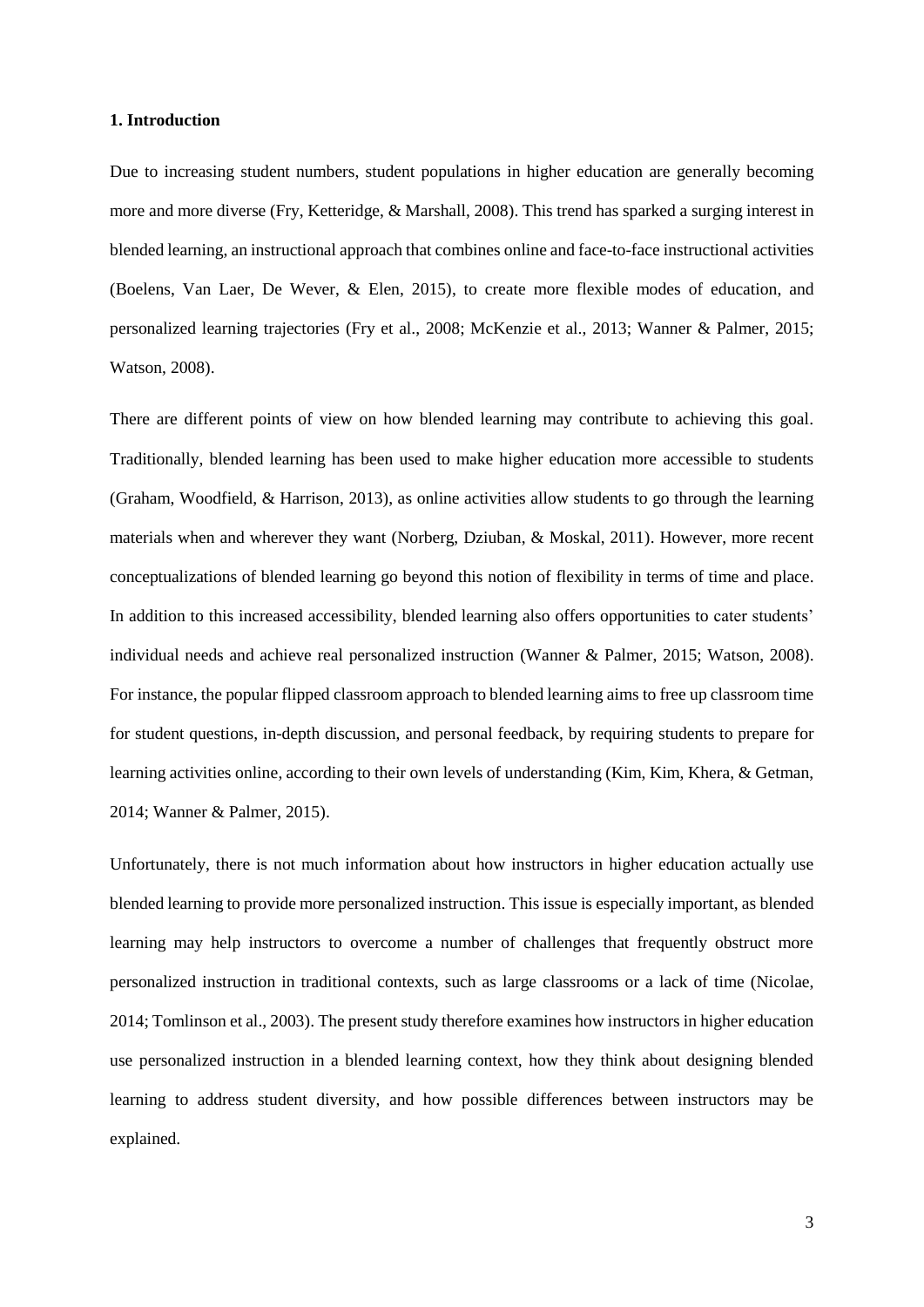#### **2. Literature review**

#### *2.1. Differentiated instruction through blended learning*

As noted before, most students in higher education vary significantly in terms of interests, competences, readiness for learning, and prior (educational) experiences (Fry et al., 2008, Tomlinson & Imbeau, 2013). As these differences matter greatly in learning (see e.g., Räisänen, Postareff, & Lindblom-Ylänne, 2016; Vasileva-Stojanovska, Malinovski, Vasileva, Jovevski, & Trajkovik, 2015), personalized learning environments are key to enhancing the quality of students' learning. Such learning environments typically involve differentiated instruction, which provides different avenues to learning in relation to students' individual needs (Tomlinson & Imbeau, 2013). Differentiated instruction can be organized on two levels. At the *institutional level*, student diversity is generally handled in an organizational way, often by grouping or tracking students on the basis of certain characteristics, such as their prior educational experiences (Ruys et al., 2013). At the *classroom level*, individual instructors modify their teaching approach to address the diverse needs of individual students in a classroom (Tomlinson et al., 2003).

Previous research in the field of differentiated instruction has mainly focused on the classroom level (see e.g., De Neve, Devos, & Tuytens, 2015; Humphrey et al., 2006; Smit & Humpert, 2012), and has put forward four components to describe how instructors match their classroom instruction to students' individual differences: content, process, product, and affect (Tomlinson, 2001; Tomlinson & Imbeau, 2013). First, *content* is defined as the information and ideas that students need to acquire in order to reach learning goals (Tomlinson & Imbeau, 2013). Flexibility in content can be provided in two ways: by adapting the curriculum, or what is being taught, and by modifying resources, or how the content is presented (Santangelo & Tomlinson, 2009; Tomlinson, 2001). Second, *process* is understood as how students process the content and acquire new skills (Tomlinson, 2001; Tomlinson & Imbeau, 2013). The process is generally modified by changing the level at which learning takes place, for example, by alternating between whole class instruction, flexible grouping, and individualized activities (Hall, Strangman, & Meyer, 2003; Tomlinson, 2001). Third, *product* refers to how students demonstrate what they know, understand, and can do after having received instruction (Santangelo & Tomlinson, 2009;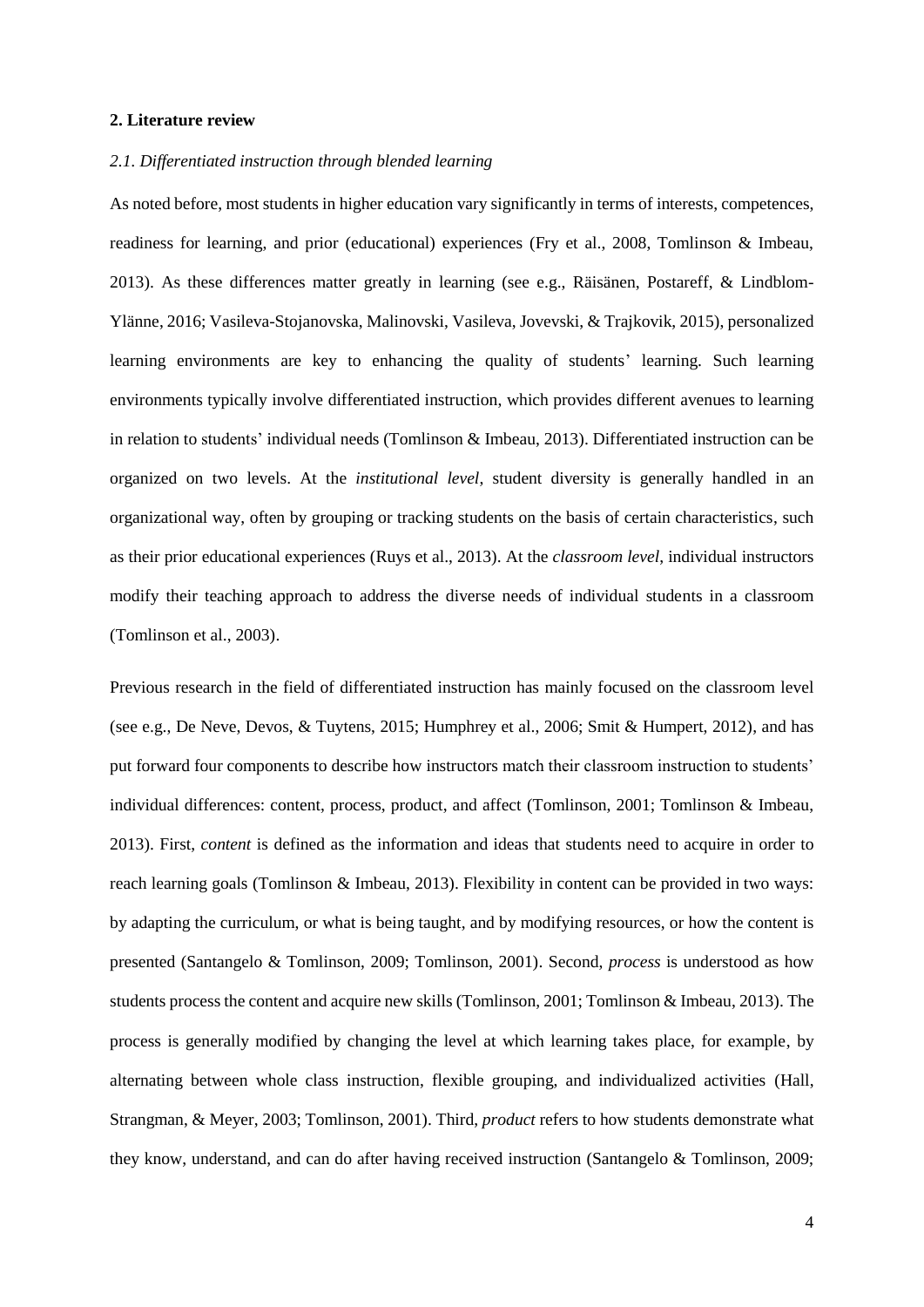Tomlinson & Imbeau, 2013). In this respect, instructors can create varied assessment options to capture mastery of learning goals, and provide students with different forms of support throughout product development (Santangelo & Tomlinson, 2009; Tomlinson & Kalbfleisch, 1998). Fourth, the concept of *affect* can be interpreted as students' feelings about the classroom environment. The main question here is whether all students feel safe, accepted, and valued (Tomlinson & Imbeau, 2013). Instructors can cultivate such feelings by ensuring that students interact and discuss in constructive ways, without making a person or certain part of the group feel smaller (Tomlinson, 2001).

Most of the research on differentiated instruction has been carried out in the contexts of primary and secondary education, with little attention to differentiated instruction in higher education (Santangelo & Tomlinson, 2009). Still, this work suggests that instructors may encounter a number of challenges when organizing differentiated instruction (De Neve et al., 2015; Humphrey et al., 2006; Smit & Humpert, 2012). Frequently cited challenges include limited human or physical resources, restrictive curricula, perceptions that organizing differentiated instruction is a time-consuming task, or a lack of skills for organizing differentiated instruction (De Neve et al., 2015; Humphrey et al., 2006; Smit & Humpert, 2012). Blended learning can help to overcome some of these challenges. For example, it may help to free up classroom time through online preparatory activities (Kim, Kim, Khera, & Getman, 2014; Wanner & Palmer, 2015), or make differentiated instruction in large classrooms more manageable through online personalized activities (McKenzie et al., 2013).

Through its combination of face-to-face and online activities, blended learning thus holds great potential for organizing differentiated instruction in higher education. Unfortunately, previous research on blended learning mainly focusses on instructors' use of and perceptions about blended learning in general, rather than in relation to differentiated instruction (Bliuc, Casey, Bachfischer, Goodyear, & Ellis, 2012; Ellis, Hughes, Weyers, & Riding, 2009). Overall, these studies report that instructors' thinking about blended learning may vary from low-level views focused on smoothening existing learning activities, to more high-level views that are mainly concerned with meeting students' learning needs (e.g., Bliuc et al., 2012; Ellis et al., 2009; C. Kim, Kim, Lee, Spector, & DeMeester, 2013; Voet & De Wever, 2016b). More specifically, several studies have shown that instructors are more likely to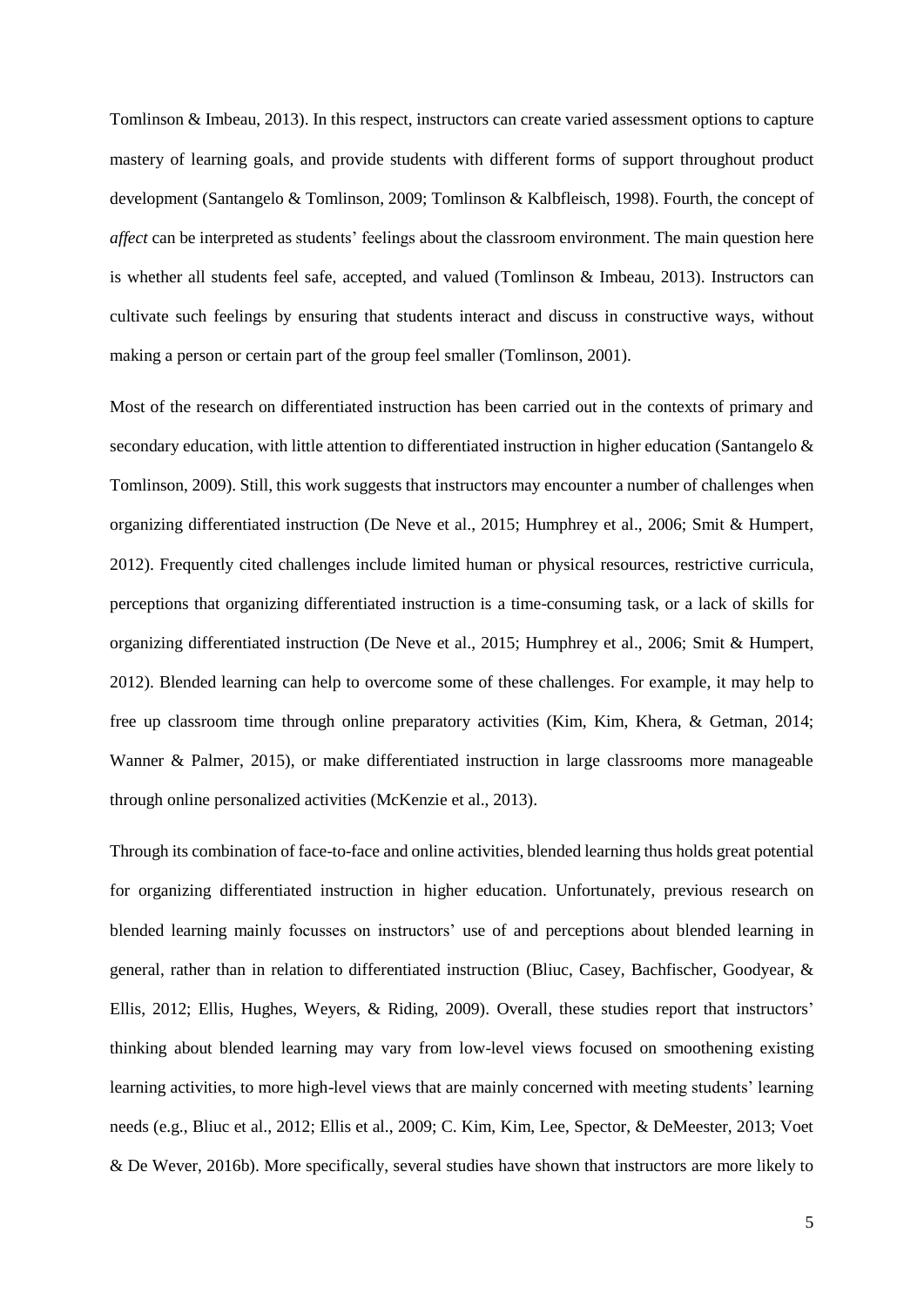focus on content delivery and meeting practical needs, rather than on student learning and providing tailored support to meet students' needs (Bliuc et al., 2012; Davies, Dean, & Ball, 2013; Ellis et al., 2009). Even so, it is still not clear how instructors may actually envision blended learning in view of differentiated instruction, or what kind of strategies they put forward for differentiating between students. The finding that instructors' views and use of blended learning may vary also raises the question about how these differences might then be explained.

#### *2.2 Explaining differences between instructors*

A review of the literature on instructors' instructional decisions reveals two types of factors that may help to explain differences in instructors' use of differentiated instruction, and views of designing blended learning to address student diversity. On the one hand, several authors have argued that *the individual* is crucial for explaining differences between instructors (Bliuc et al., 2012; Ellis et al., 2009). It seems that what instructors do is primarily determined by their beliefs about education (Ertmer, 2005). Such beliefs are the sum of instructors' personal judgements and evaluations about education, and include, for example, ideas about effective forms of instruction and organization, or student and teacher roles (Valcke, Sang, Rots, & Hermans, 2010). These beliefs form a mental framework for making decisions and interpreting new experiences (Goodman, 1988; Pajares, 1992), and in this way, determine instructors' classroom behavior (Ertmer, 2005; Goodman, 1988; Kagan, 1992; Kim et al., 2013; Pajares, 1992; Valcke et al., 2010; Voet & De Wever, 2016a). This can explain why, for example, instructors who are primarily concerned with students' learning needs are more likely to design blended learning arrangements that support deep and meaningful student learning (Bliuc et al., 2012).

On the other hand, other authors instead emphasize the importance of *the organization*, as decisions at the institutional level also have an impact on the decisions that individual instructors make about the way they approach blended learning (González, 2012). This line of reasoning is supported by several studies that have been able to explain differences in the use of strategies for differentiated instruction based on the institutional context (De Neve et al., 2015; Smith, 2011). For instance, it appears that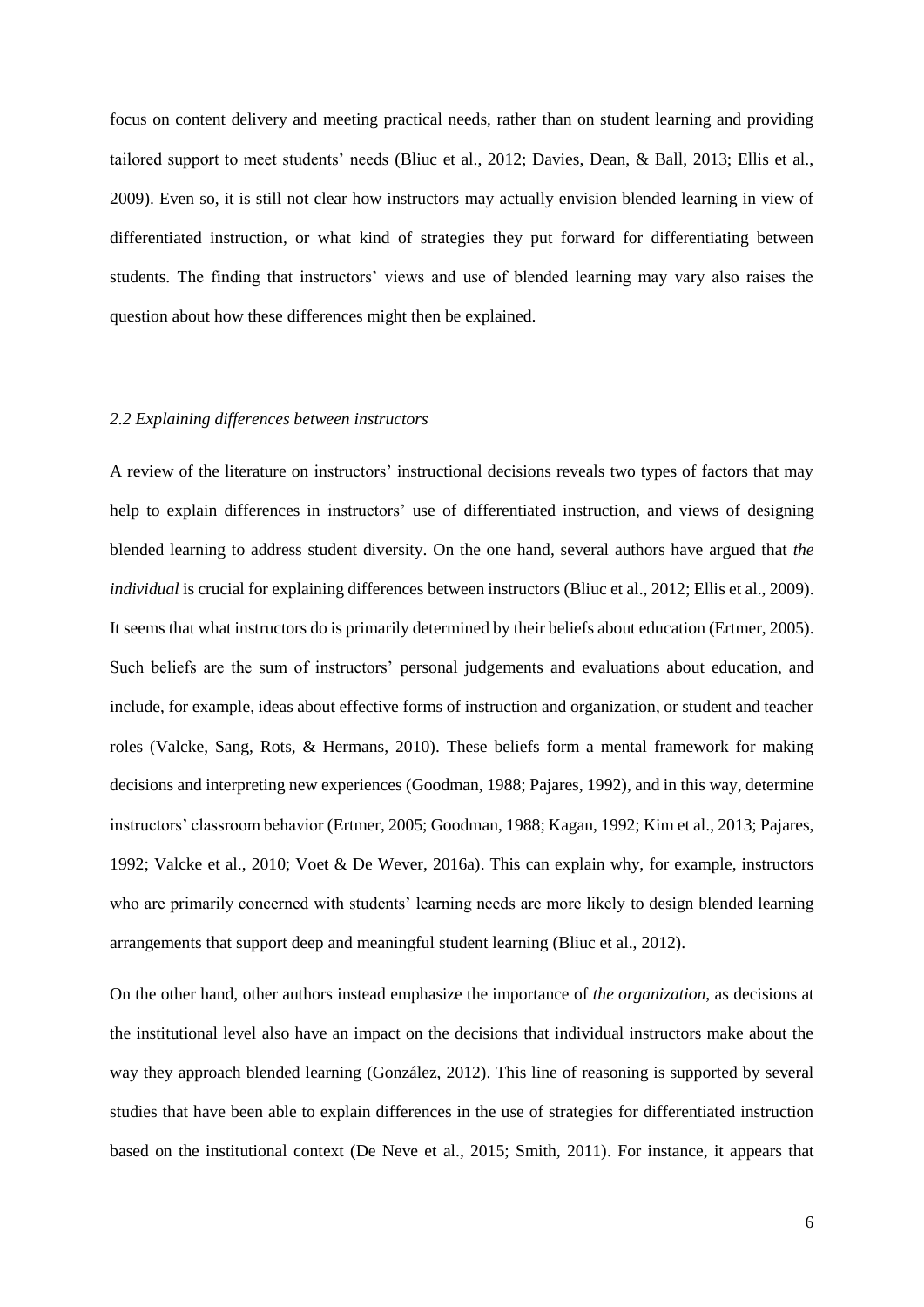instructors are more likely to incorporate blended learning in meaningful ways if there is a clear and supportive institutional strategy, such as providing room for experimenting with blended learning (González, 2012).

To summarize, it is thus rather unclear how differences in instructors' strategies for and beliefs about differentiated instruction in blended learning might be explained. In particular, previous research raises the question to what extent differences may be explained by respectively the individual or the organization.

#### *2.3 The present study*

Situated against the background of a diverse student population within the context of higher education, the present study focuses on instructors' strategies for and beliefs about differentiated instruction in blended learning. In addition, it explores how differences between instructors may be explained. As such, the research questions are:

- (1) What strategies do instructors put forward to differentiate between students in a blended learning context?
- (2) What are instructors' beliefs about designing blended learning to address student diversity?
- (3) How can differences in instructors' strategies for differentiated instruction and beliefs about designing blended learning to address student diversity be explained?

#### **3. Method**

#### *3.1 Research setting*

The present study is part of a larger research project in Flanders (Belgium), on the design of blended learning arrangements for students enrolled in a teacher training program within adult education (see Eurydice (2009) for more information about adult education in Flanders). Flanders has currently two types of teacher training: (1) the integrated teacher training, in which students follow a three-year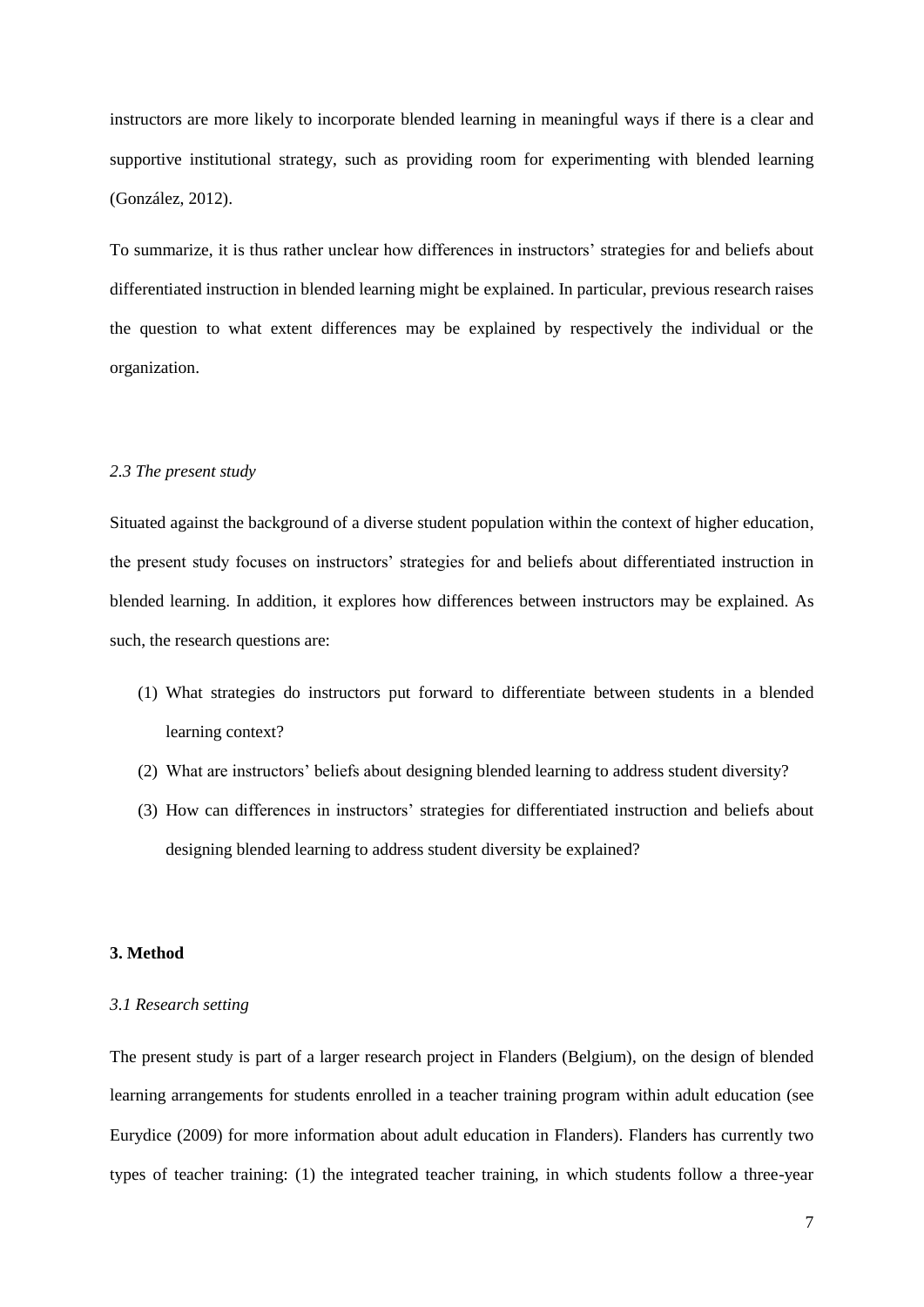program focusing on a combination of subject-specific and pedagogical courses, and (2) the specific teacher training, in which students follow a shorter program solely focusing on pedagogical courses. This study is situated in the latter type, and as such, the focus of this training primarily lies on teaching methods, as students must be qualified for a specific subject in order to enroll. In the case of general subjects, such as history, psychology or chemistry, subject qualification is associated with a higher education degree, while for vocational subjects, such as electricity, hairdressing or baking, subject qualification is associated with a degree of vocational or technical secondary education. In other words, for some students, the teacher training program is their first experience with higher education, while other students have already obtained a degree in higher education. This implies that instructors in this context are confronted with students who are highly diverse in terms of prior educational experiences.

Participants of this study were instructors working in a teacher training program in an adult education center in Flanders. Two adult education centers were contacted. These two centers differed in size and in how they organize the teacher training programs. More detailed information about the context of these centers is presented in Table 1 and the most important differences in how these centers organize the teacher training programs are further explained below.

#### **Table 1**

The teacher training program's organization across the two adult education centers.

|                                                            | Center A                                                                               | <b>Center B</b>                                                                                                                           |  |  |
|------------------------------------------------------------|----------------------------------------------------------------------------------------|-------------------------------------------------------------------------------------------------------------------------------------------|--|--|
| Grouping (institutional level)                             | Heterogeneous groups                                                                   | Homogeneous groups                                                                                                                        |  |  |
| Specific teacher training<br>$(60 \text{ credits})$        | (1) E-learning with weekly face-to-<br>face meetings<br>(2) Non-modular<br>(3) Modular | (1) For students with a degree of vocational<br>or technical secondary education<br>(2) For students with a degree of higher<br>education |  |  |
| Instructors' average<br>experience in teacher<br>education | 7.32 years (SD=5.51, n=14)                                                             | 4.58 years (SD=1.43, n=6)                                                                                                                 |  |  |

First, the main difference was the allocation of student teachers to specific class groups. In center A, student teachers with secondary and higher education degrees were put together in class, while in center B, student teachers with a degree of higher education were not taking classes together with those holding a degree of vocational or technical secondary education. In other words, students in center B were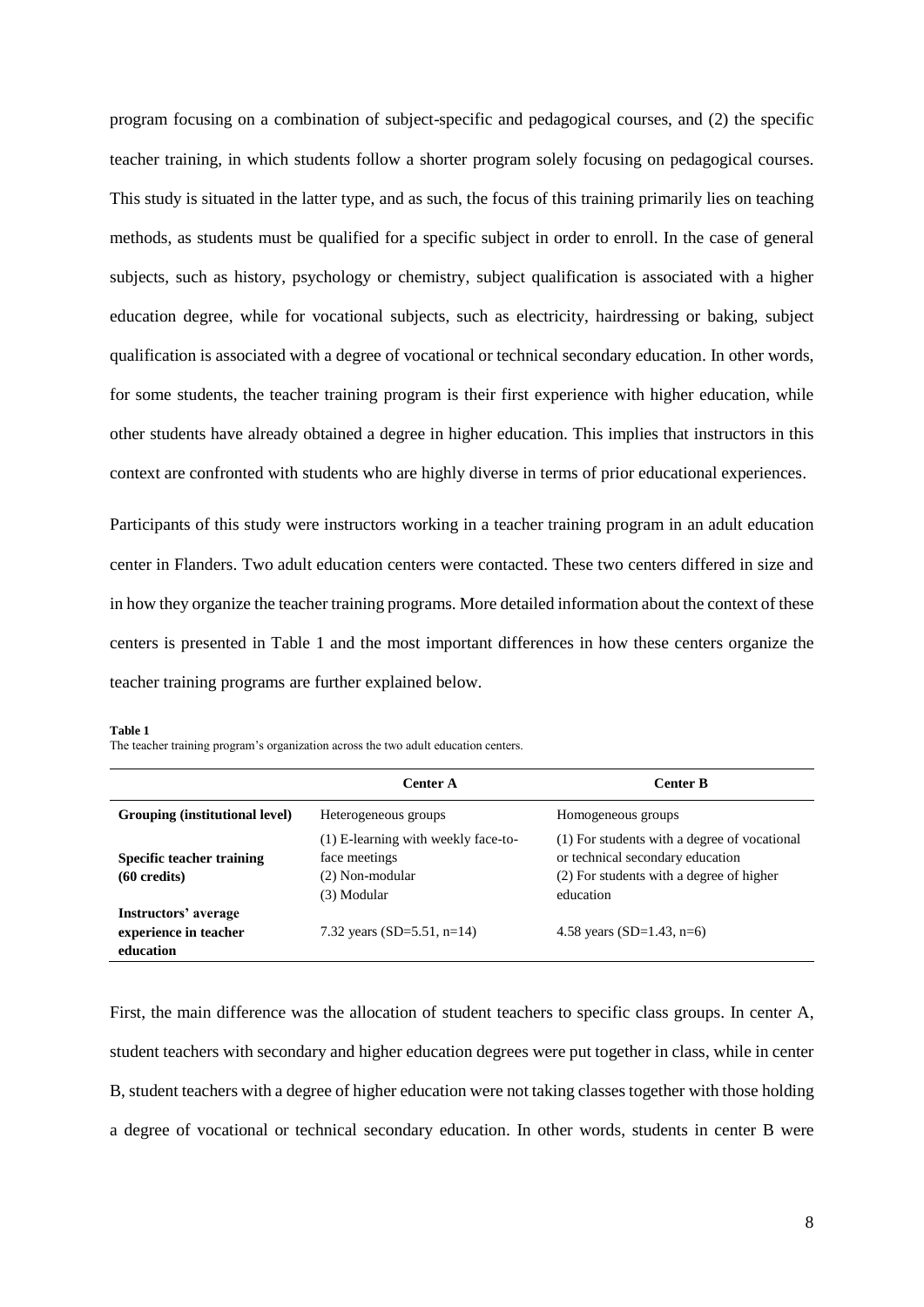tracked, at institutional level, in homogeneous groups based on educational background, while center A opted for heterogeneous groups.

Second, both centers offered their teacher training programs in blended learning formats. However, there were some differences in the organization of these blended learning programs. Center A offered three different trajectories, which differed in the amount of online learning. Two trajectories (i.e., the nonmodular and the e-learning trajectory) were organized in clusters, rather than in separate courses: a theory cluster, an experimentation cluster, and an experience cluster or internship. In the (1) e-learning trajectory, the theory cluster consisted of 18 online thematic modules, while the experimentation cluster consisted of maximum one weekly face-to-face meeting to integrate the theory into practice, for instance through microteaching. In the (2) non-modular trajectory, there were also face-to-face meetings for the theory cluster (with the online part being reduced to about 25% of the cluster). In contrast to the first two trajectories, the (3) modular trajectory consisted of nine individual courses, next to an internship. Each course had an online part that took up about 25% of the course. Although student teachers could freely choose between trajectories, the e-learning trajectory was especially followed by those with a higher education degree, while those with a secondary education degree mainly enrolled in the modular trajectory. In the non-modular trajectory, the group was more diverse. In center B, all trajectories consisted of individual courses and an internship. The trajectory for student teachers with a secondary education degree was similar to the modular trajectory in center A, while the trajectory for those with a higher education degree was similar to the e-learning trajectory in center A.

#### *3.2 Participants and data collection*

Invitations to participate in the study were sent out to all instructors working in teacher training in one of the two adult education centers. The first author contacted the instructors through email, and requested a response within two weeks. Afterwards, a reminder was send to those who had not yet responded. In center A, 15 out of 19 instructors were willing to participate, while in center B, 6 out of 7 instructors were willing to take part. In other words, the response rate was about equal in both centers, with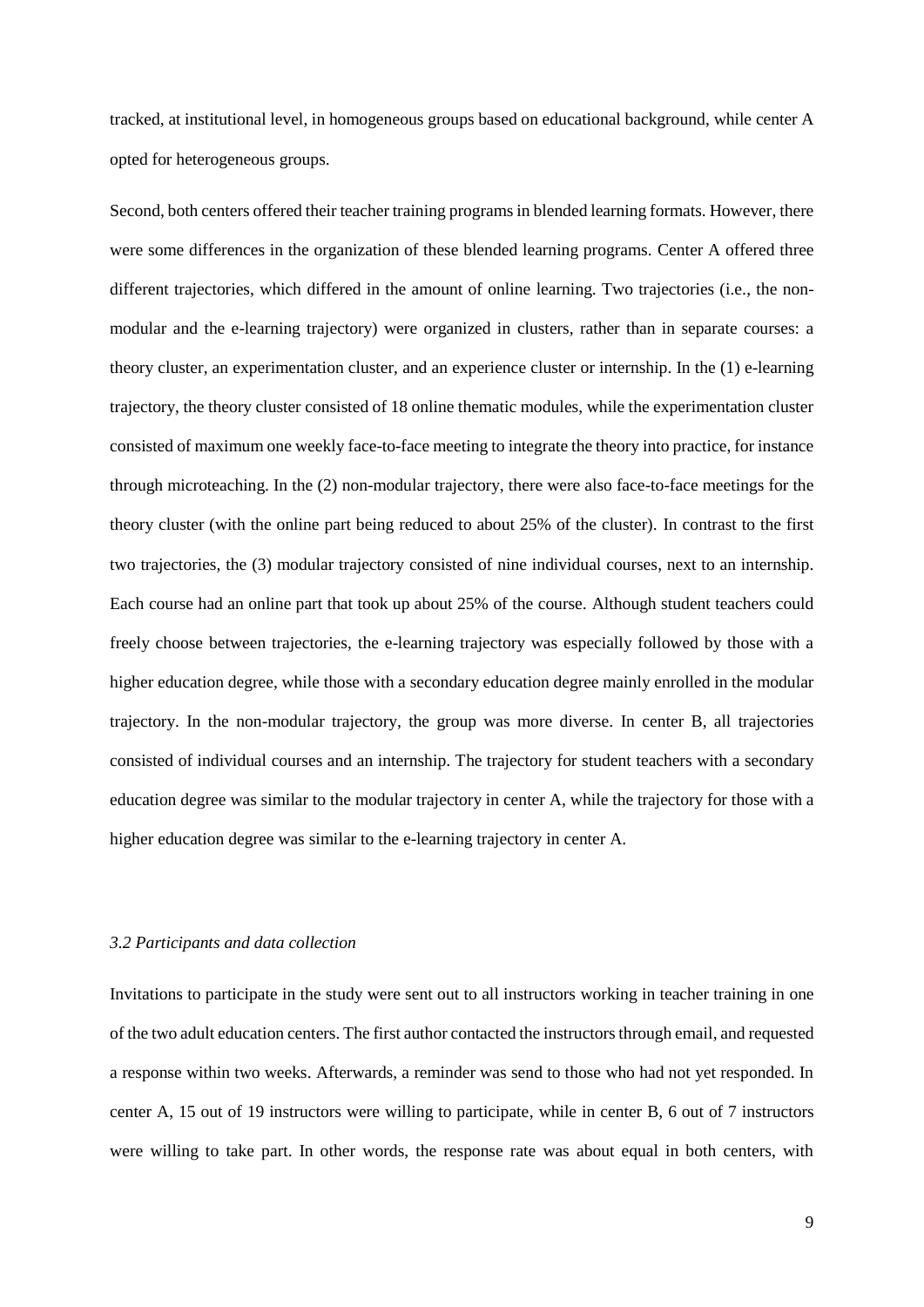respectively 79% and 86% in center A and B. Prior to data collection, all participants received an explanation of the project. Participation was voluntary and the instructors gave their informed consent for participation, having been made fully aware of the nature and purpose of the research.

Semi-structured interviews were conducted to explore instructors' strategies for differentiated instruction and beliefs about designing blended learning arrangements for students with different prior educational experiences. Qualitative approaches and indirect measures are commonly used to explore instructors' beliefs (Miles & Huberman, 1994), and conducting interviews allowed to get a detailed understanding of individual experiences and interpretations that are of importance to the present study's research questions (Cohen, Manion, & Morrison, 2007).

The interview protocol was organized around a set of predetermined open-ended questions, which allowed the interviewer to ask for more details or to clarify misunderstandings (Cohen et al., 2007). The protocol centered on three main themes: participants' (1) background information (e.g., age, experience in education), (2) use of strategies to differentiate between students in a blended learning context, and (3) beliefs about designing blended learning arrangements for students with different prior educational experiences. The complete protocol can be found in Appendix A.

All participants were interviewed by the first author of this study. The duration of an interview varied between 40 and 113 minutes, with an average of 69 minutes(SD=20). To avoid social desirability biases, the interviewer ensured that all participants felt comfortable and secure to talk freely during the interview (Cohen et al., 2007). To make each participant feel as comfortable as possible, the interviewer told the participants that there were no right or wrong answers, and that all data would be treated and reported confidentially.

All interviews were audio-recorded with permission from the participants, and afterwards transcribed for data analysis. Due to the bad quality of one audio recording, one interview (with an instructor of center A) could not be transcribed and analyzed. Consequently, 20 instructors remained in the study. Of these 20 participants, 14 were female and 6 were male. Participants' mean age was 41.95 years (SD=9.58), and their average experience in teacher education was 6.50 years (SD=4.80).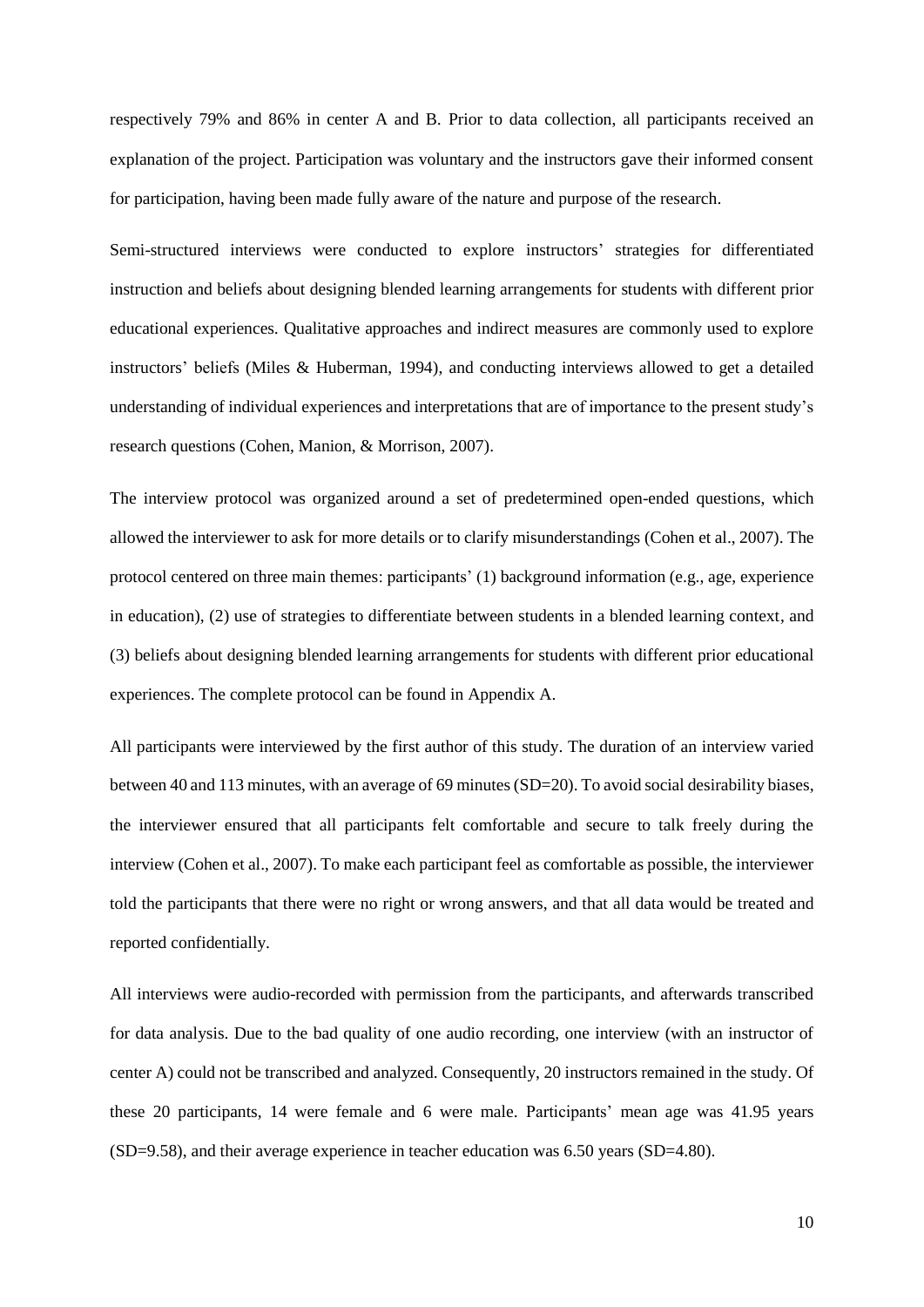#### *3.3 Data analysis*

In order to analyze the qualitative data, the interview transcripts were coded using NVivo 11 (Miles & Huberman, 1994). A predetermined coding scheme was established based on the conceptual framework and research questions described above. Units of meaning (i.e., units that could be classified into a single category) were chosen as the unit of analysis. A final coding scheme with additional (e.g., ICT support) and refined codes (Cohen et al., 2007) was obtained by re-reading the transcripts several times, and applying the initial coding scheme to eight randomly chosen transcripts. The final version of the coding scheme consisted of two parts (see Appendix B). First, the four components of differentiated instruction (content, process, product, and affect) were divided into nine subcategories, and one new category described as *ICT support*. One differentiated instruction strategy, the modification of curricula, was left out of the results, as it was not mentioned by the participants during the interviews. This was, however, not surprising, since the study took place in a formal setting with a fixed curriculum. Second, the coding scheme focused on identifying challenges that students can be confronted with in blended learning arrangements, together with instructors' views of how they would deal with these challenges. Emerging codes from the data were adaptation, transformation, and disregard (for details, see appendix B).

The final coding scheme was used by the first author to analyze all transcripts. To check its reliability, a second coder independently analyzed 16 transcripts. For this purpose, the independent coder was given a training, which focused on the aims and method of the study, construction of the coding scheme, and meaning of the codes. During this training, the first author and second coder jointly worked on four transcripts and openly discussed the coding strategy. This allowed the independent coder to familiarize herself with the coding scheme. Subsequently, the second coder independently analyzed the 16 remaining transcripts, and inter-rater reliability was calculated. Percent agreement for the coding of differentiated instruction strategies was 82%, while that for the categorization into types of beliefs about design of blended learning was 90% (18 out of 20 cases). According to Miles & Huberman (1994), both outcomes are considered to indicate good inter-coder agreement. Afterwards, all disparities were discussed by the two independent coders until agreement was reached.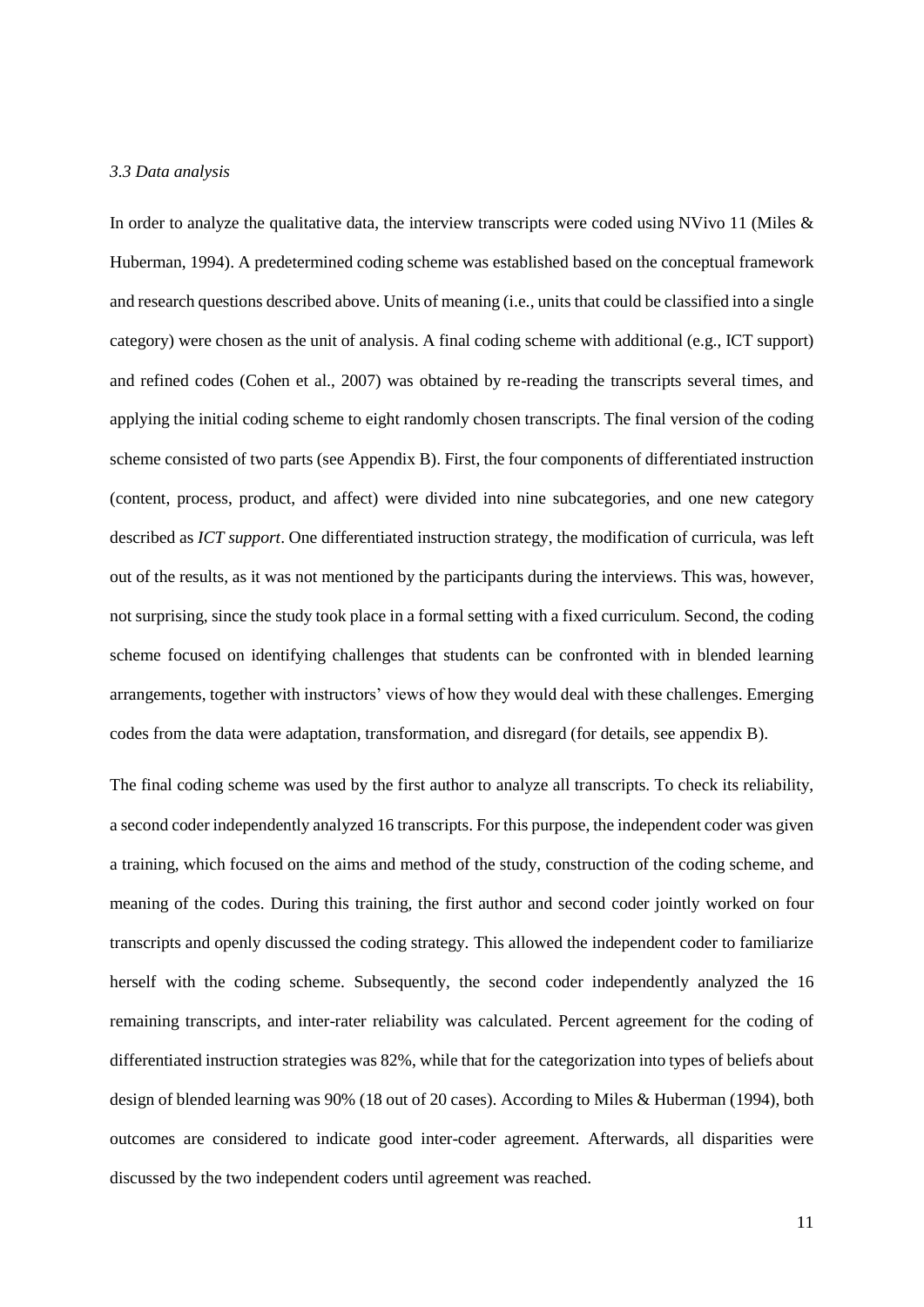Finally, two matrices were compiled based on the final coding (Miles & Huberman, 1994). The first matrix listed which strategies for differentiated instruction instructors used (see also Table 2 in section 4.1.2 strategies for differentiated instruction), while the second matrix contained an overview of participants' beliefs about the design of blended learning arrangements in answer to student diversity. Based on these two matrices, each instructor was then positioned on two axes: one included the number of differentiated instruction strategies, whereas the other contained the types of beliefs about the design of blended learning that emerged during the data analysis.

#### **4. Results**

In keeping with the three research questions, the results section is divided into three subsections. The first subsection provides more information about the strategies put forward by instructors to differentiate between students with a degree of vocational or technical secondary education, and those holding a degree of higher education. The second subsection then presents an overview of instructors' beliefs about how blended learning should be designed to take these differences between students into account. Finally, the third subsection links the findings of the previous two to one another, and also relates this to the organization in which instructors work. To further substantiate and illustrate the findings, each of these subsections draws on instructors' quotes (translated from Dutch to English). Instructors' names were replaced by a code, of which the letter (A-B) refers to the center where they worked, while the number (1-20) refers to their individual identification.

#### *4.1 Strategies for differentiated instruction in a blended learning context*

#### *4.1.1 Perceived differences between students*

During the interviews, instructors were asked to indicate which differences they noticed between students with a degree of vocational or technical secondary education and students with a degree of higher education, and how this was related to their teaching approach. All instructors reported that they noticed at least one difference between these two groups during their lessons. The most recurrent themes were (1) language abilities (n=20), such as writing skills, familiarity with jargon, English terms, or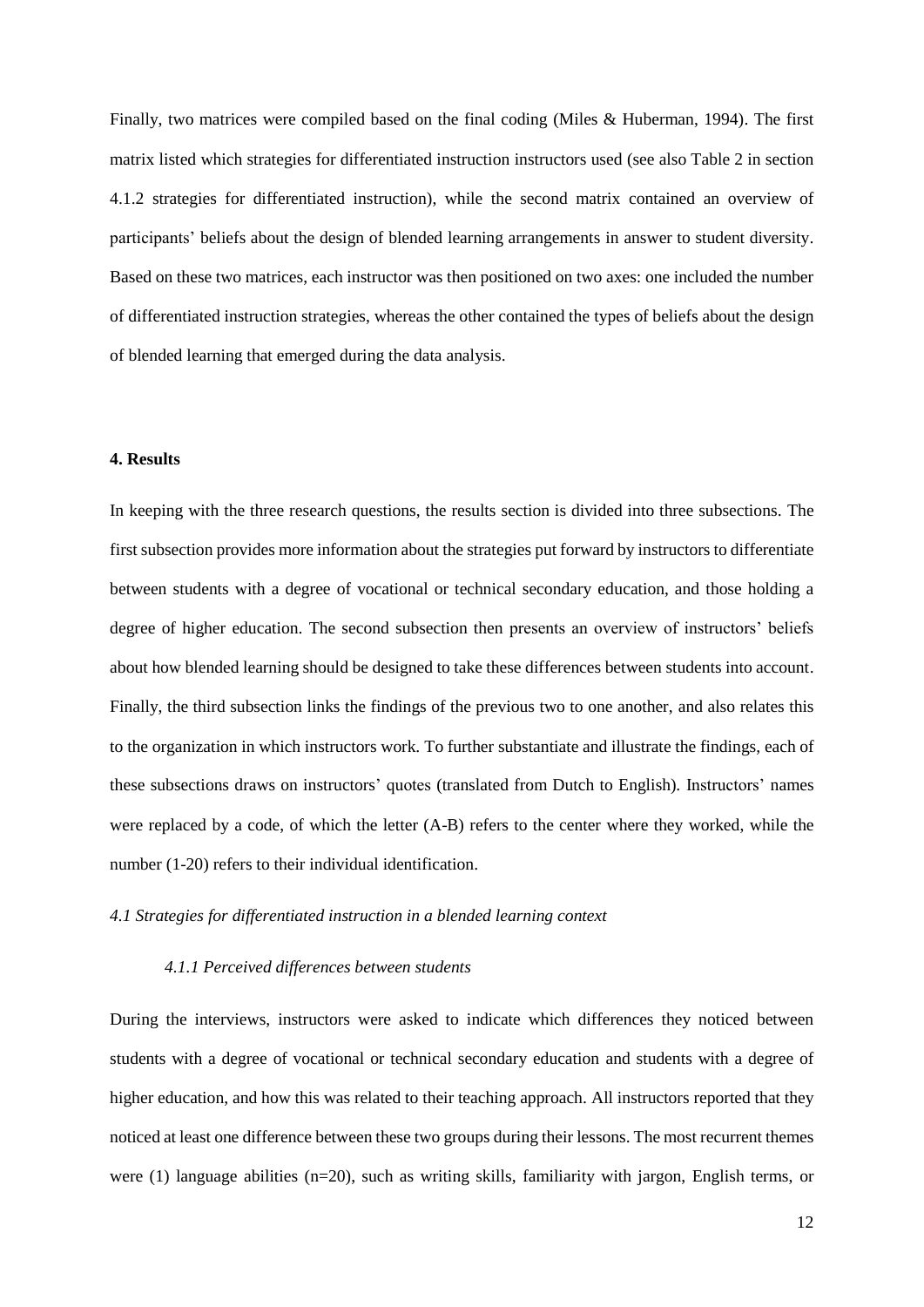official school language, (2) ICT skills (n=17), related to using the center's learning platform, formatting or editing a Word document, sending e-mails, or communicating online, (3) competences for processing the content (n=15), such as identifying core information, structuring, or summarizing content, and (4) competences for monitoring one's own learning (n=9), including the need for feedback and confirmation, and ability to analyze task demands. For all these themes, instructors noted that mastery of these skills was generally lower for students with a degree of vocational or technical secondary education, compared to those with a degree of higher education.

#### *4.1.2 Strategies for differentiated instruction*

An overview of the individual instructors' use of strategies for differentiated instruction is presented in Table 2. Of all instructors, one instructor did not report any strategy to deal with differences between students. The other 19 instructors indicated several strategies to change their instruction based on individual students' needs. The average number of reported strategies for differentiated instruction was 3.25 (SD=1.74), with a maximum of seven different strategies.

Table 3 presents these results in a different form, by focusing on the categories and strategies for differentiated instruction, rather than on the individual instructors. It provides an illustration of each strategy, and notes how often each strategy was mentioned. It turns out that instructors most frequently reported strategies for differentiated instruction on *product* (n=15) and *process* (n=13) level, while interventions on the *affect* (n=8) and *content* (n=9) level were reported less frequently by the instructors. Next to these four main categories, ICT support was added as an additional category. Seven instructors stated that they often needed to provide additional ICT support to students with a degree of vocational or technical secondary education. Furthermore, within these main categories, some specific strategies are implemented more often than others. The most frequently reported strategies were the provision of additional support throughout students' development of a product that shows what they have learned  $(n=12)$  and strategies using whole class instruction  $(n=11)$ , whereas grouping strategies  $(n=3)$  and individualized activities (n=4) were reported far less.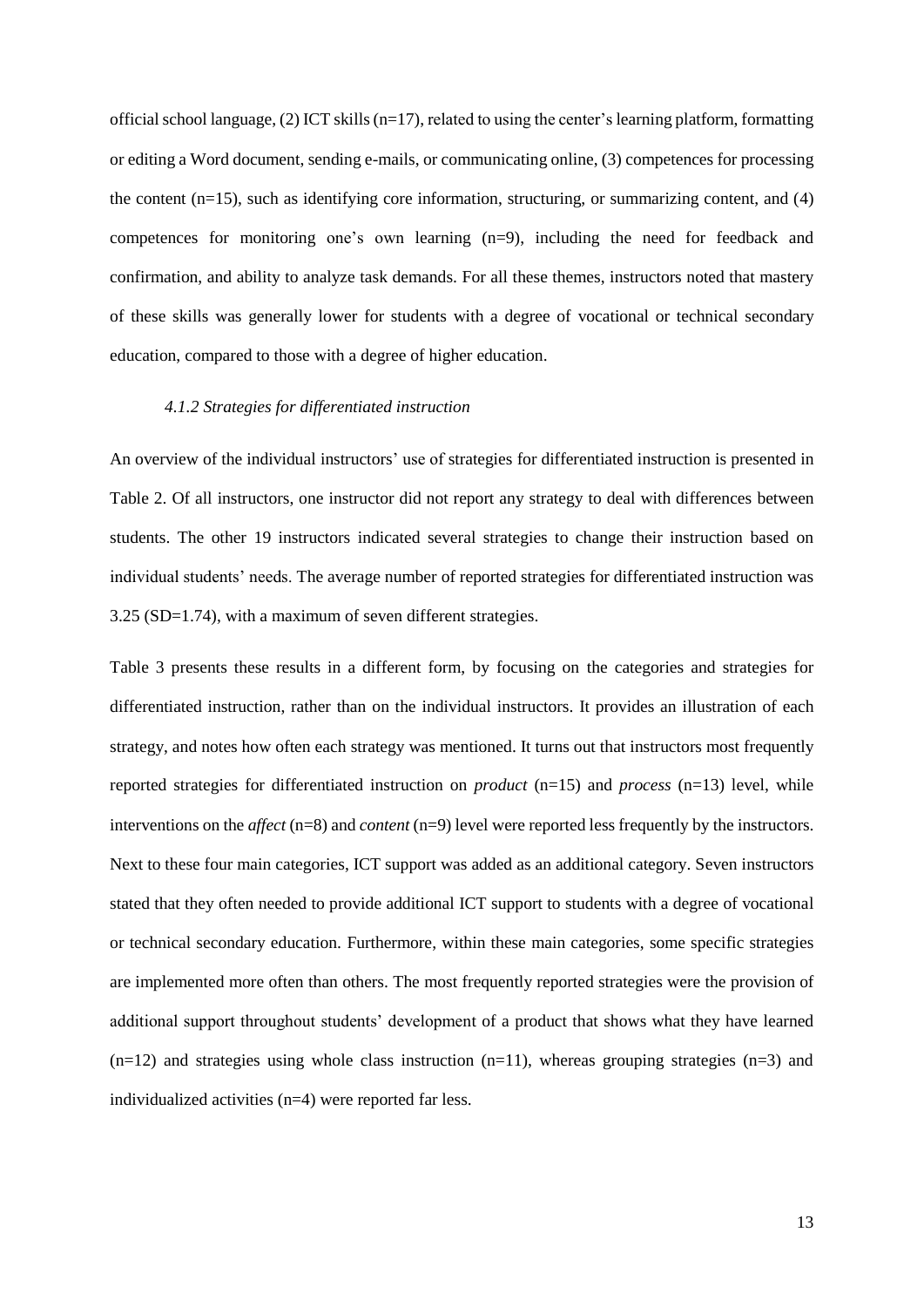|                   |                                      |                              | Differentiated instruction categories <sup>1</sup> |          |                                     |                              |                                        |                |                                          |                           |
|-------------------|--------------------------------------|------------------------------|----------------------------------------------------|----------|-------------------------------------|------------------------------|----------------------------------------|----------------|------------------------------------------|---------------------------|
|                   | <b>Content</b>                       |                              | <b>Process</b>                                     |          | Product                             |                              | Affect                                 |                | <b>Total number of</b><br>differentiated |                           |
| <b>Instructor</b> | More varied<br>teaching<br>materials | <b>Additional</b><br>support | Whole class<br>instruction                         | Grouping | <b>Individualized</b><br>activities | <b>Additional</b><br>support | <b>Varied</b><br>assessment<br>options | <b>Climate</b> | $\bf ICT$<br>support                     | instruction<br>strategies |
| B1                | $\checkmark$                         | $\checkmark$                 | $\checkmark$                                       |          |                                     |                              | $\checkmark$                           |                | $\checkmark$                             | 5                         |
| B2                |                                      | ✓                            | $\checkmark$                                       |          | ✓                                   | $\checkmark$                 | $\checkmark$                           | ✓              |                                          | 6                         |
| B <sub>3</sub>    |                                      |                              | ✓                                                  |          |                                     |                              | ✓                                      |                |                                          |                           |
| B4                |                                      |                              | ✓                                                  |          |                                     |                              | ✓                                      |                |                                          |                           |
| B <sub>5</sub>    |                                      |                              |                                                    |          |                                     |                              | ✓                                      | ✓              | ✓                                        | 3                         |
| ${\bf B6}$        |                                      |                              |                                                    |          |                                     |                              |                                        |                | ✓                                        | $\overline{c}$            |
| A7                | ✓                                    |                              | ✓                                                  |          |                                     |                              |                                        |                |                                          | $\overline{2}$            |
| $\rm A8$          |                                      |                              |                                                    |          |                                     |                              |                                        |                |                                          |                           |
| A <sub>9</sub>    |                                      |                              |                                                    |          |                                     |                              | $\checkmark$                           |                |                                          |                           |
| ${\rm A}10$       | $\checkmark$                         | ✓                            |                                                    |          |                                     |                              | ✓                                      | $\checkmark$   |                                          |                           |
| A11               |                                      |                              |                                                    | ✓        |                                     |                              |                                        |                | ✓                                        |                           |
| A12               |                                      |                              | ✓                                                  |          |                                     |                              |                                        |                |                                          | 3                         |
| A13               | $\checkmark$                         |                              |                                                    |          |                                     |                              |                                        |                | ✓                                        |                           |
| A14               |                                      |                              |                                                    |          |                                     |                              |                                        |                |                                          | $\Omega$                  |
| A15               |                                      |                              |                                                    |          |                                     |                              |                                        |                |                                          | 2                         |
| A16               | $\checkmark$                         |                              |                                                    |          |                                     |                              |                                        |                |                                          | 3                         |
| $\rm A17$         |                                      |                              |                                                    |          |                                     |                              | ✓                                      |                |                                          | 3                         |
| A18               |                                      |                              | $\checkmark$                                       | ✓        |                                     |                              |                                        |                |                                          | 5                         |
| A19               |                                      |                              |                                                    |          |                                     | ✓                            |                                        |                |                                          | 2                         |
| A20               |                                      |                              |                                                    |          |                                     |                              | ✓                                      |                |                                          |                           |

#### **Table 2** Instructors' individual use of strategies for differentiated instruction

<sup>1</sup> Based on Lawrence-Brown (2004), Tomlinson & Imbeau (2013), Tomlinson & Kalbfleisch (1998), Tomlinson et al. (2003), and Tomlinson (2001), Santangelo & Tomlinson (2009)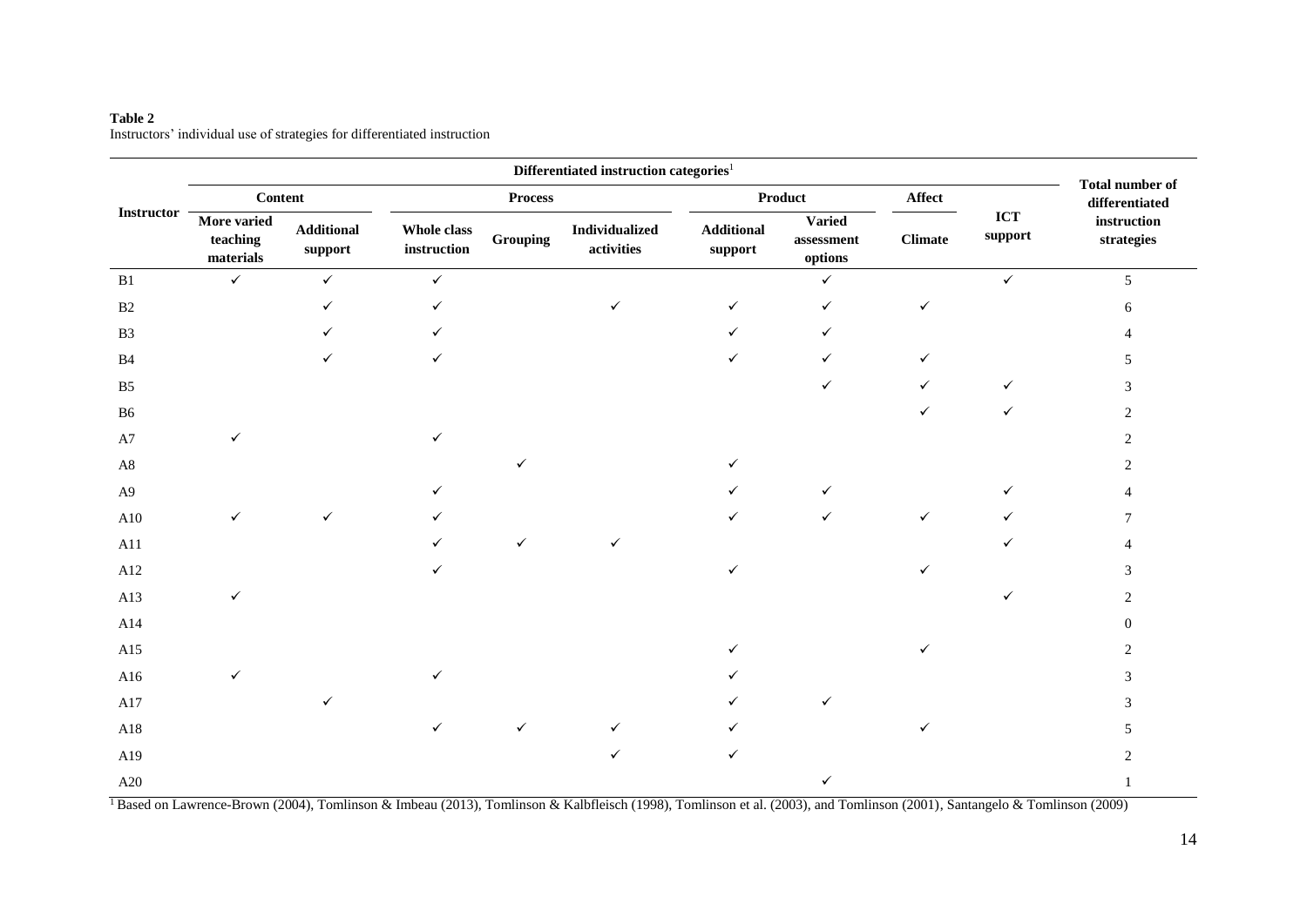#### **Table 3** An overview of the strategies for differentiated instruction, together with an illustration and instructors' use of them

| <b>Differentiated instruction</b><br>categories <sup>1</sup>      | <b>Illustration</b>                                                                                                                                                                                                                                                                                                                                                                      |                |  |  |  |
|-------------------------------------------------------------------|------------------------------------------------------------------------------------------------------------------------------------------------------------------------------------------------------------------------------------------------------------------------------------------------------------------------------------------------------------------------------------------|----------------|--|--|--|
| 1. Content                                                        |                                                                                                                                                                                                                                                                                                                                                                                          | 9              |  |  |  |
| 1.a. Provide varied teaching<br>materials                         | "I make a distinction between basic subject matter and additional subject matter, or provide students with additional video fragments,<br>tools and quizzes to exercise, so that students can choose which materials they want to use to process subject matter (instructor A10)."                                                                                                       | 5              |  |  |  |
| 1.b. Provide additional support in<br>teaching materials          | "I integrate pictograms in the learning material to show students what is important, less important, a problem statement, or an exercise<br>(instructor B1)."                                                                                                                                                                                                                            | 6              |  |  |  |
| <b>Process</b><br>2.                                              |                                                                                                                                                                                                                                                                                                                                                                                          | 13             |  |  |  |
| 2.a. Whole class instruction                                      | "During my face-to-face lessons for students with a degree of higher education I do not really follow the course manual when I am<br>teaching, while during my lessons for students with a degree of vocational or technical secondary education, I use the course manual as<br>a guide and I stick to that course content (instructor B4)."                                             | 11             |  |  |  |
| 2.b. Grouping                                                     | "Students have to make an assignment in heterogeneous groups. They need to present their group product to the whole class and the<br>whole class can react to their product. In this way, they are confronted with the diversity in the group, and everyone is challenged to do<br>something more than he or she already could (instructor A8)."                                         | 3              |  |  |  |
| 2.c. Individualized activities                                    | "Students could choose between several topics in some of the distance assignments: on the one hand we offered new, additional topics<br>that were not discussed in class, and on the other hand we offered topics that were extensions from the content provided during the<br>lessons (instructor A19)."                                                                                | $\overline{4}$ |  |  |  |
| 3. Product                                                        |                                                                                                                                                                                                                                                                                                                                                                                          | 15             |  |  |  |
| 3.a. Provide additional support<br>throughout product development | "When students need to write a reflection, I provide them with different instructions. For learners with a higher education degree I give<br>one open question and say: 'this is the maximum number of words'. For learners with a degree of secondary education, I divide the<br>assignment into smaller parts and ask them to respond to multiple specific questions (instructor B2)." | 12             |  |  |  |
| 3.b. Provide varied assessment<br>options                         | "Students have the choice to make a digital brochure or another product instead of a paper since this focuses less on learners' writing<br>skills (instructors B3, A17)."                                                                                                                                                                                                                | 9              |  |  |  |
| 4. Affect                                                         | "I often say to students with a degree of vocational or technical secondary education that they will be very important teachers. I try to<br>create little success experiences, and help them to believe in their own successes (instructor B4)."                                                                                                                                        | 8              |  |  |  |
| <b>ICT</b> support<br>5.                                          | "After a face-to-face meeting, or during breaks, I show them how Moodle works, or how to format documents. I give them the space to<br>grow and learn. For the first assignment, they may submit a flat, unformatted Word document, and then I provide some brief feedback<br>on how they can format and edit the Word document (instructor A9)."                                        | 7              |  |  |  |

<sup>1</sup> Based on Lawrence-Brown (2004), Tomlinson & Imbeau (2013), Tomlinson & Kalbfleisch (1998), Tomlinson et al. (2003), and Tomlinson (2001), Santangelo & Tomlinson (2009)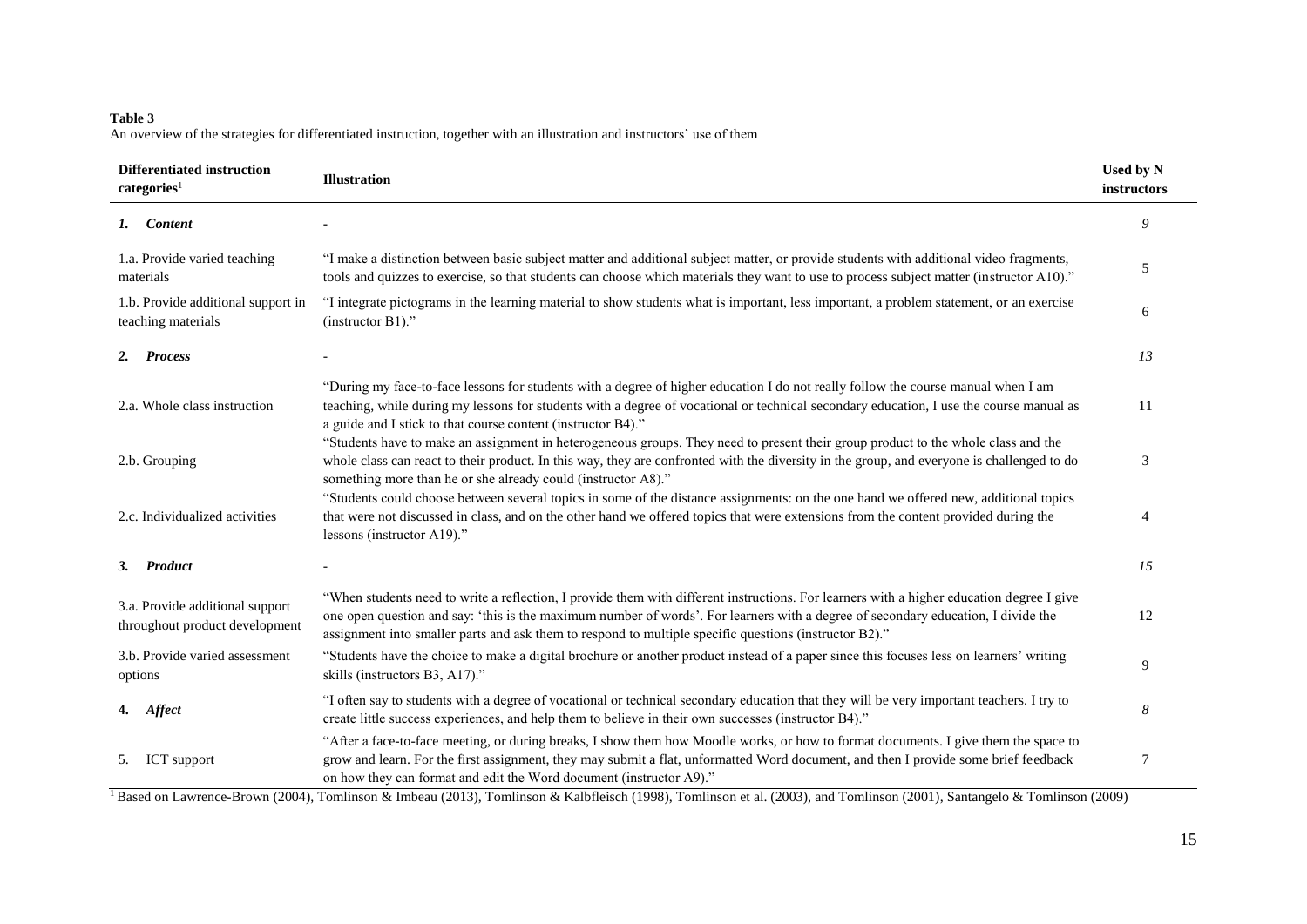#### *4.2 Beliefs about designing blended learning to address student diversity*

Even though blended learning may help to provide differentiated instruction, instructors commonly pointed out that blended learning may also give rise to additional challenges for some students. After discussing these challenges, this section introduces three distinct profiles related to the design of blended learning arrangements for this specific student group, which emerged from our interviews.

Eighteen of the instructors indicated that blended learning programs are often more challenging for students with a degree of vocational or technical secondary education, compared to those holding a degree of higher education. Only two instructors (A8, A20) did not see challenges for this specific student group. The three most recurrent challenges in instructors' answers were that students with a degree of vocational or technical secondary education (1) experience more problems with technology  $(n=8)$ , (2) are not used to independently acquiring and processing content  $(n=10)$ , and (3) have more trouble with meeting deadlines (n=3).

Based on the interview responses, three profiles could be discerned regarding instructors' beliefs about the design of blended learning arrangements for students with a degree of vocational or technical secondary education. First, four instructors' answers corresponded with a *disregard* profile, since they offered no specific ideas about how to design blended learning arrangements to meet the needs of these students. Second, six instructors had an *adaptation* profile. They argued that their existing blended learning arrangements need increased or adapted support to better match the needs of students with a degree of vocational or technical secondary education. Third, 10 instructors had a *transformation* profile. These instructors believed that more profound changes were needed, and that blended learning arrangements for students with a degree of vocational or technical secondary education should be designed in a totally different way than blended learning arrangements for students with a degree of higher education.

#### *4.2.1 Disregard*

This profile had two different interpretations. First, two instructors (A8, A20) did not report any challenges for students with a degree of vocational or technical secondary education, and logically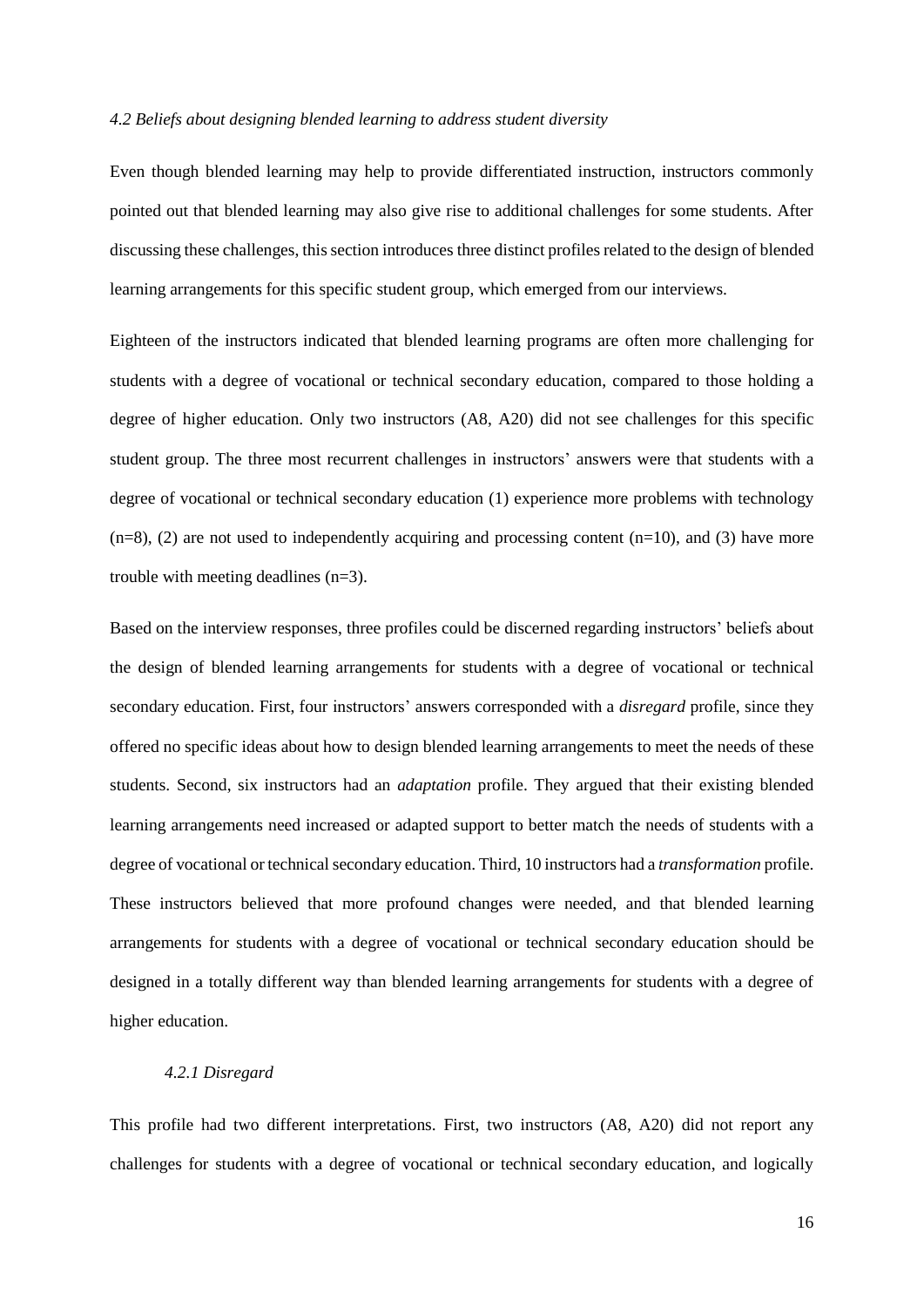expressed no modifications in their design of blended learning. Second, two instructors (A9, A7) reported challenges for students with a degree of vocational or technical secondary education, but no concrete modifications in their design of blended learning. For instance, instructor A7 was not convinced that blended learning was an appropriate approach for this group, but then also did not offer any solutions. Instead, he stated that: "My story is that blended or distance education brings a lot of stress for low-educated learners, while for high-educated learners it is a relief in many ways."

#### *4.2.2 Adaptation*

Six instructors indicated several actions to provide more guidance and support to students with a degree of vocational or technical secondary education in their existing blended learning arrangement, but did not explicitly state that the whole design a blended learning course should be changed. The most frequently reported actions were: (1) the provision of a guidebook or concrete guidelines to communicate expectations (instructors B6, A18), (2) the provision of clear guidelines about the learning platform, including instructions on where to post assignments or where students can find their feedback (instructors B6, A17, A18), (3) following up individual students to remind them of deadlines (instructors B6, A12, A18, A19), (4) giving students opportunities to send a draft version of an assignment before the final version (instructors A18, A19), and (5) building in monthly supervision between (individual) students and the instructor about the content of the course and students' learning process (instructors A14, A19). Other actions were: personalizing the structure (i.e., ill-structured vs. structured) of assignments (instructor A14), replace English texts (instructor A18), provide a manual or guidebook when students need to watch videos (instructor A18), be accessible as instructor, for instance, by responding to emails every two days (instructor A18), offer variation in online exercises (instructor A17), and provide both online and face-to-face opportunities for interaction (instructor A17).

#### *4.2.3 Transformation*

Ten instructors remarked that the blend should not be the same for students with a degree of vocational or technical secondary education, and students with a degree of higher education. Depending on the student group, they proposed to design instructional activities in a totally different way, or provide other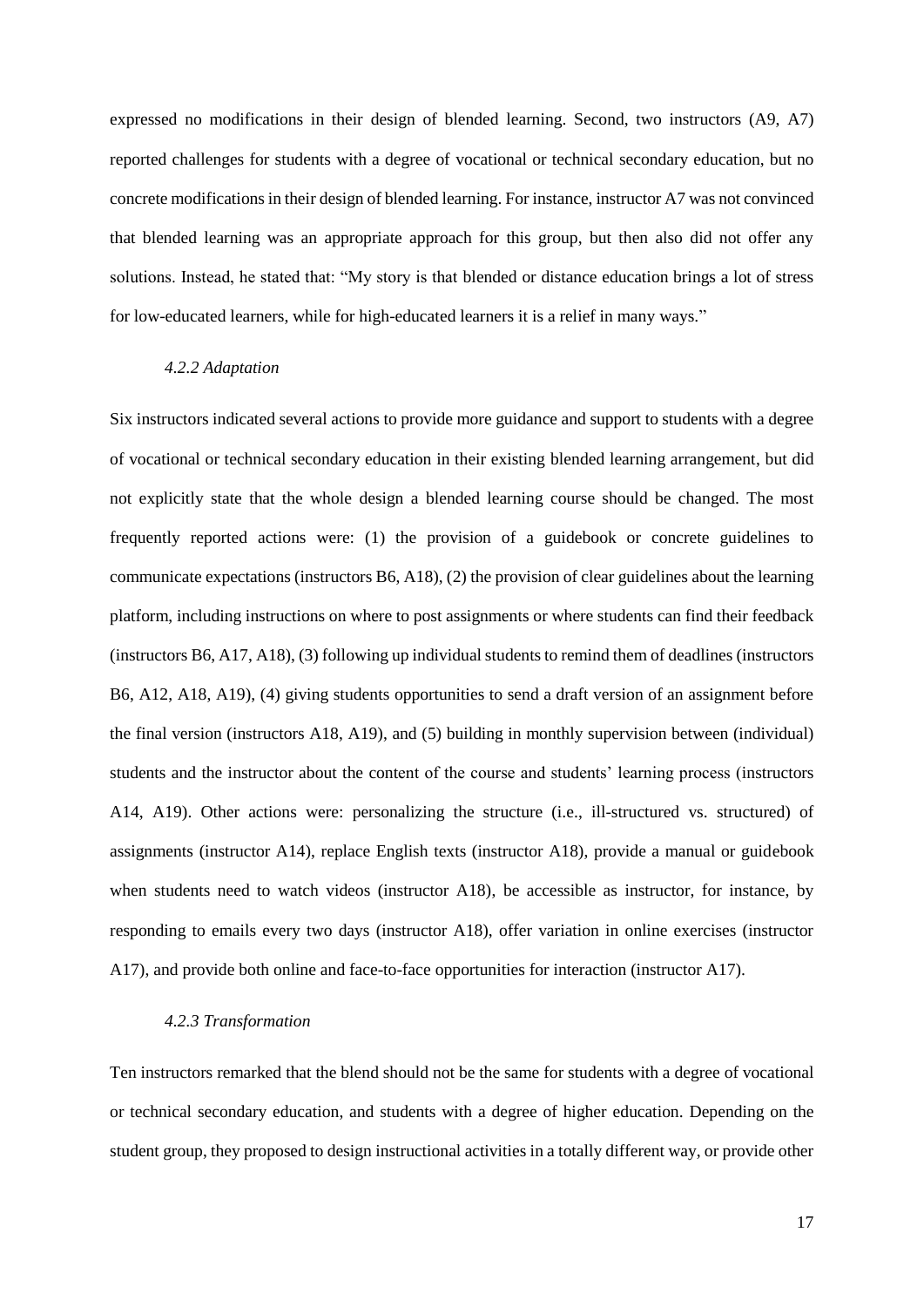kinds of blends. Yet, at least eight of them (B1, B3, B4, B5, A11, A13 A15, A16) also emphasized that the instructor will always play a central role in students' learning of the content (during face-to-face meetings). For instance, instructor A11 explained that: "Blended learning needs to take place in another way, and the instructor will always play a central role in the introduction of theories. We need to provide other kinds of blends, for example [one that combines] a preparatory assignment outside the classroom, a face-to-face moment to explain and interpret the theory, and an online assignment to deal with the theory." Often, these instructors additionally reported several smaller adjustments that were also mentioned by instructors with an *adaptation* profile, such as: the provision of direct and individual feedback (instructors B2, B4, A15), scaffolding students' self-regulatory skills (instructors B3, A16), or the provision of a clear structure, expectations, and an overview of the deadlines and assignments (instructors B4, B5, A11).

#### *4.3 Explaining differences between instructors*

To shed more light on the extent to which *individual factors* may explain differences between instructors, Figure 1 plots their repertoire of strategies for differentiated instruction in blended learning against their beliefs about the design of blended learning for addressing student diversity. Overall, there seems to be a trend toward more deliberate design of blended learning for instructors possessing a more extensive repertoire of strategies for differentiated instruction. However, this finding does not apply to all instructors. For example, even though instructor A9 reported more strategies for differentiated instruction than the average, she still held a *disregard* profile. The opposite also occurred, as instructors A13 and A15 indicated fewer strategies for differentiated instruction than the average, but actually hold a *transformation* profile. Further analyses suggest that these unexpected differences are the result of *organizational factors*.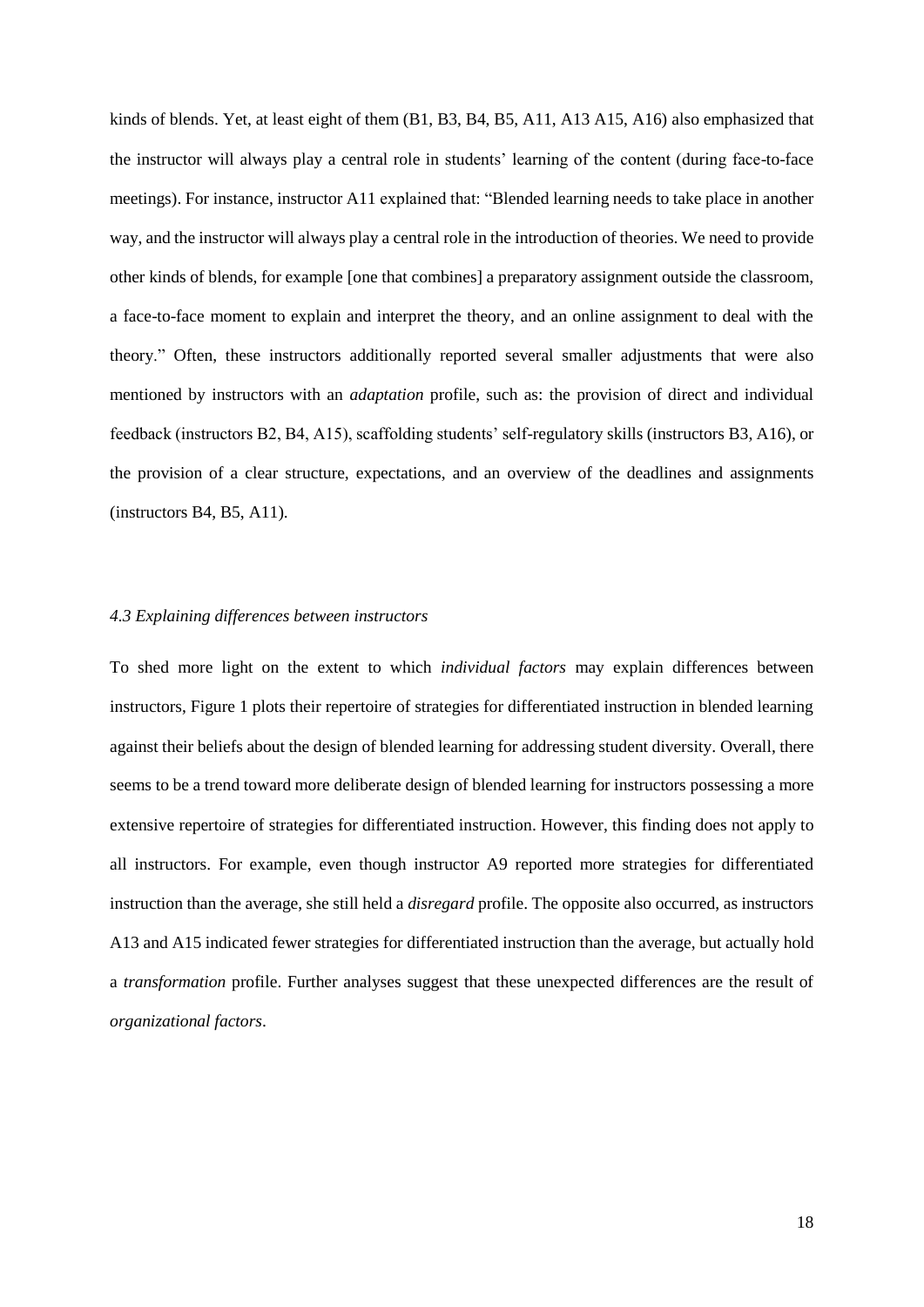

**Figure 1***.*Relation between instructors' repertoire of strategies for differentiated instruction in blended learning and their beliefs about the design of blended learning for addressing student diversity.

*Note.* Every numbered symbol (1-20) represents an instructor, and the letter (A-B) refers to the center where they work.

Figure 2 adds the organization in which the instructors work into the equation. For instructors working in center A, it also indicates in which specific trajectory the instructors work. Since there were some instructors rather new to the e-learning trajectory, a distinction was made between instructors with less than one year of experience and instructors with more than one year of experience in the e-learning trajectory. Looking at instructors' use of differentiated instruction strategies, the average number of reported strategies in center B (M=4.17, SD=1.47) was higher than that in center A (M=2.86, SD=1.75). Figure 2 further shows that the center in which instructors worked, seemed also strongly connected to their beliefs about the design of blended learning to address student diversity. In line with their more extensive repertoire of differentiated instruction strategies, instructors in center B also advocate a more deliberate design of blended learning for addressing student diversity, compared to many of the instructors working in center A. To be more specific, five of the six instructors working in center B were identified as holding a *transformation* profile, and consequently believe that, to match the needs of students with a degree of technical or vocational secondary education in blended learning arrangements,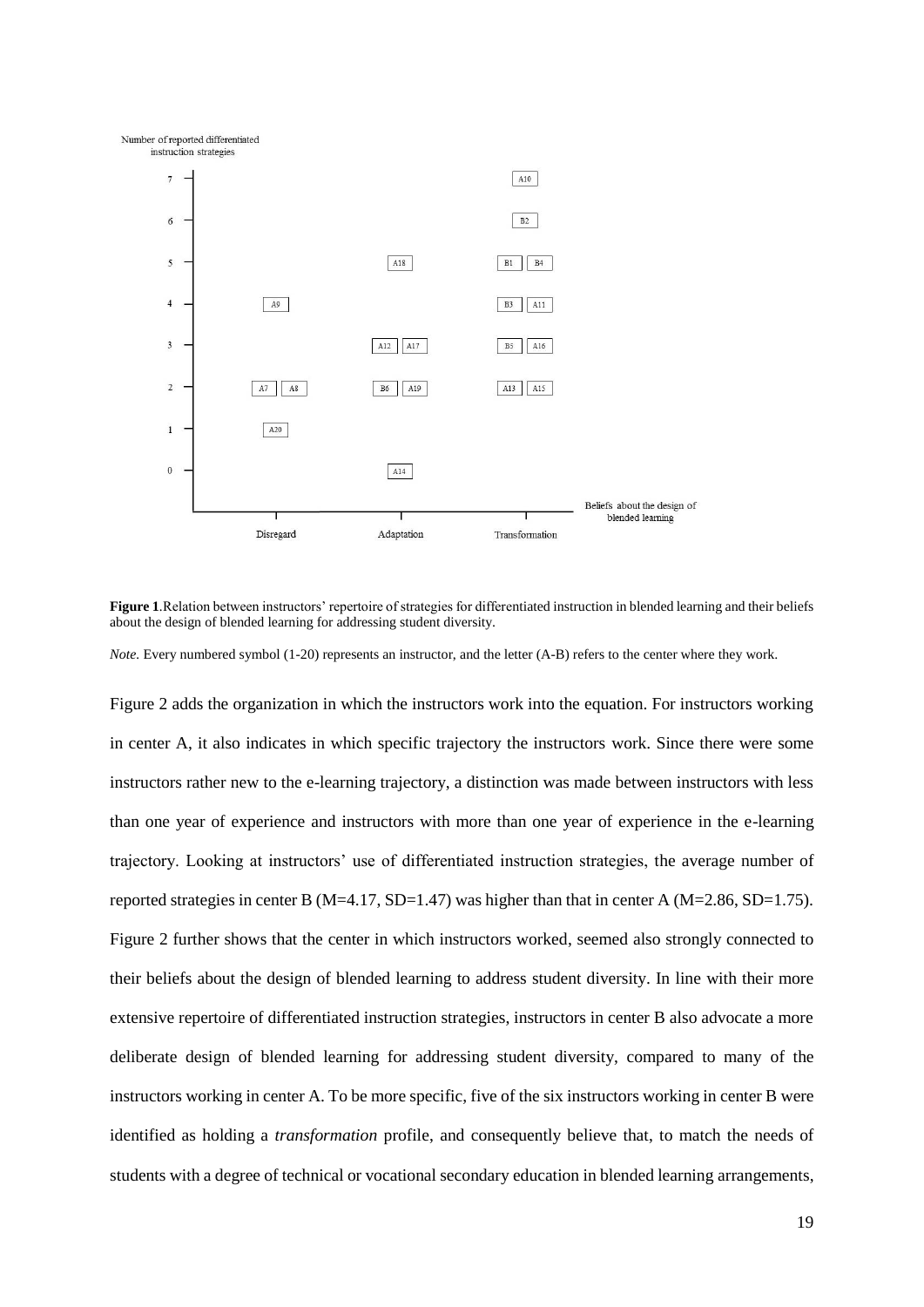not only additional support, but also a redesign of learning arrangements was needed. In center A, instructors' beliefs seemed to be associated with the trajectory in which they worked (for more information on these trajectories, see section 3.1 research setting). There appears to be a trend toward a more deliberate design, described here as a *transformation* profile, for instructors working already more than one year in the e-learning trajectory, while instructors working in the modular or non-modular trajectory often held a *disregard* or *adaptation* profile.



Figure 2. Relation between instructors' repertoire of strategies for differentiated instruction in blended learning and their beliefs about the design of blended learning for addressing student diversity.

*Note.* Every numbered symbol (1-20) represents an instructor, and the letter (A-B) refers to the center where they work. For more information on the trajectories in center A, see section 3.1 research setting.

#### **5. Discussion**

#### *5.1 Summary of findings and discussion*

In this section, we highlight the three major findings from our study: (1) some strategies for differentiated instruction were mentioned more than others, (2) half of the instructors considered a transformation of the blended learning arrangements, while the other half considered no or limited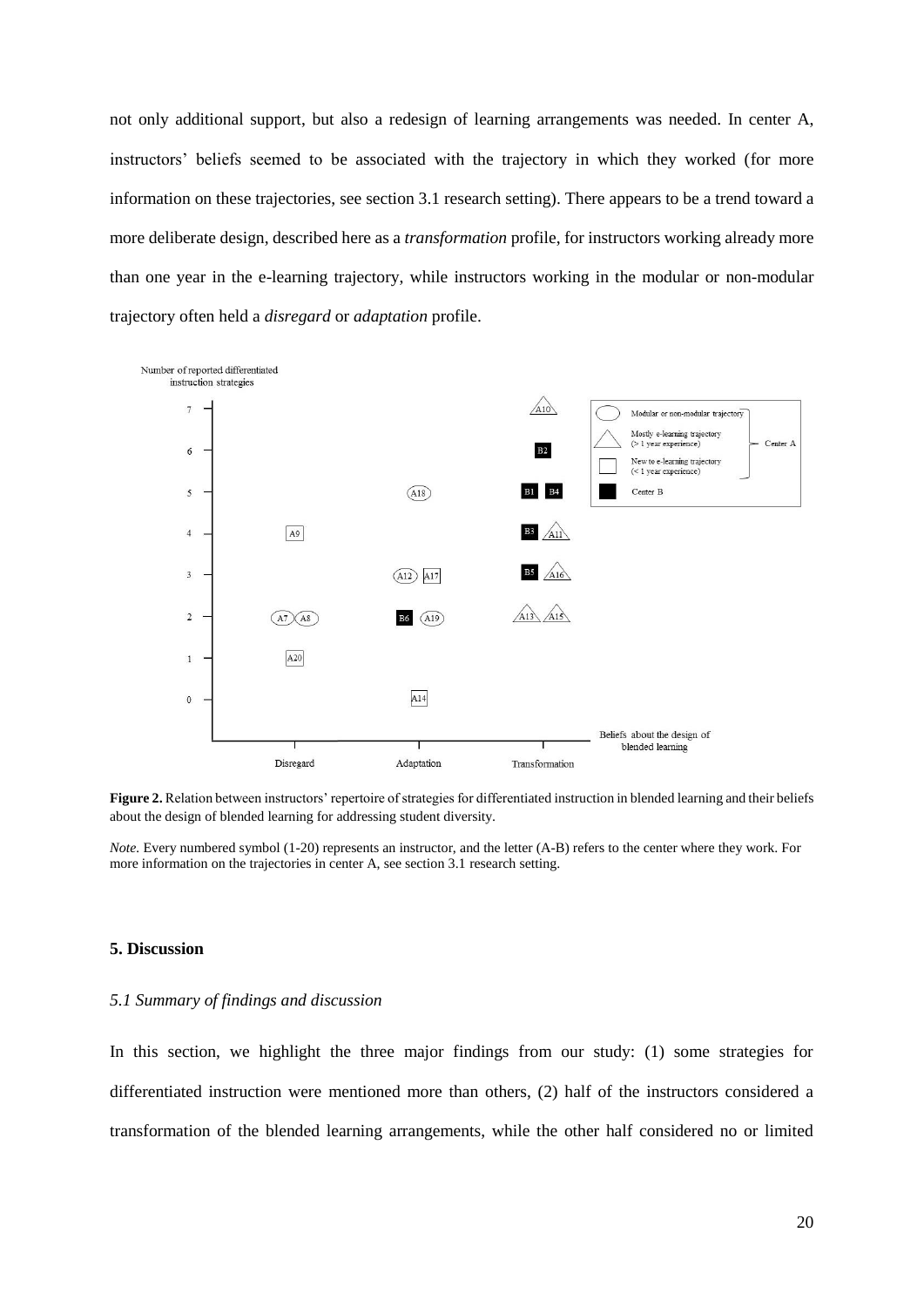changes to existing blended learning arrangements, and (3) the organization appeared to be connected to instructors' views and use of differentiated instruction in blended learning.

#### *5.1.1 Strategies for differentiated instruction*

A first major finding is that some strategies for differentiated instruction are mentioned more frequently than others. Previous research identified four main categories of differentiated instruction, respectively focusing on: (1) *content*, or the information and ideas that students need to acquire to reach learning, (2) *process,* or how students process the content and acquire new skills, (3) *product*, or how students demonstrate what they have learned, and (4) *affect*, or how students feel about the classroom environment (Tomlinson, 2001; Tomlinson & Imbeau, 2013). The findings of the present study point out that instructors more often put forward adjustments to the product and process level, than to the content or affect level. A likely explanation for these results may be that instructors are more familiar with strategies related to the product and process level, or that these strategies are easier to organize than differentiation at the content and affect level. When looking at specific strategies, the results reveal a number of differences compared to previous research. For instance, instructors in the present study frequently mentioned the importance of adequate assistance throughout product development, while earlier studies report that there is usually less attention to this strategy for differentiated instruction (Smit & Humpert, 2012). Likewise, flexible grouping methods are hardly reported by the instructors in this study, while Humphrey et al. (2006) found that group work was often used by instructors to organize responsive teaching. A possible explanation for these differences is that the previous studies were situated in a more traditional context, whereas the present study is situated in a blended learning context. It might be easier to organize formative assessments in the latter, as learning platforms can provide the instructor with additional opportunities to provide (automated) feedback to students (see e.g., Boelens, De Wever, & Voet, 2017; McKenzie et al., 2013), while, on the other hand, the online component might be less suited to group work, since interaction and dialogue are easier to arrange in face-to-face meetings (Kember, McNaught, Chong, Lam, & Cheng, 2010).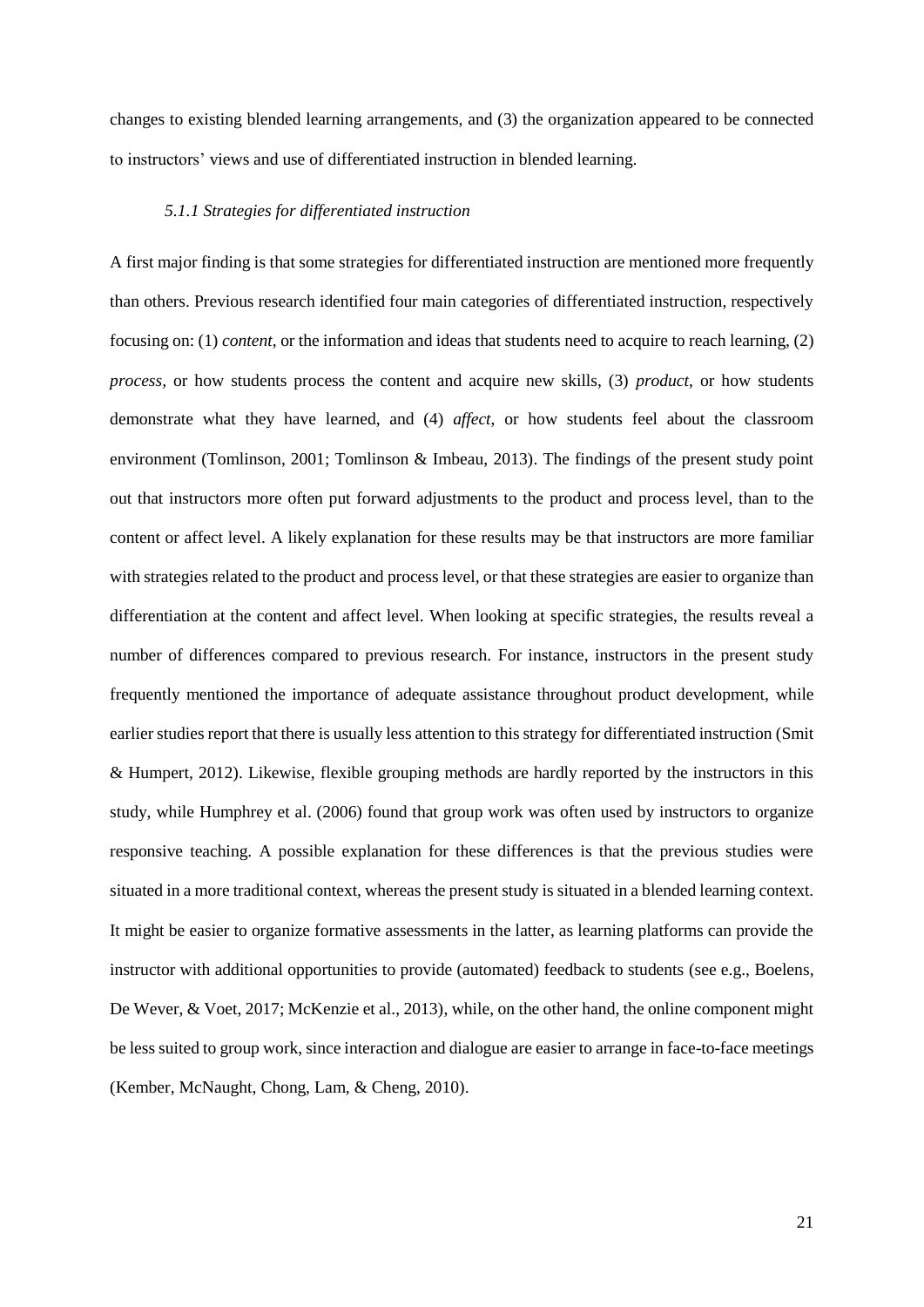#### *5.1.2 Beliefs about designing blended learning to address student diversity*

A second major finding is the typology of beliefs about designing blended learning to address student diversity, which emerged from the data. In particular, three profiles were discovered: a disregard, an adaptation, and a transformation profile. Instructors with a *disregard* profile either thought that additional support was not necessary, or did not seem to consider such support, even though they were aware of possible challenges to some students. For instructors with an *adaptation* profile, the proposed support remained limited to adjustments to existing learning arrangements. Instructors with a *transformation* profile believed that blended learning arrangements should be designed in a completely different way, and be tailored to the characteristics of the specific student group. This typology is consistent with other studies, indicating that not all instructors think about the design of blended learning arrangements in the same way (Bliuc et al., 2012; Ellis et al., 2009). However, it also nuances previous studies (e.g., Bliuc et al., 2012) which have considered tailored instruction in blended learning as a onedimensional concept, rather than considering gradations in its execution.

Looking at the results, it becomes clear that half of the instructors had a *transformation* profile, while the other half had either a *disregard* or an *adaptation* profile. On the one hand, this finding echoes that of previous studies, which have noted that most instructors are led by practical considerations when designing blended learning, and pay limited attention to individual students' needs (Bliuc et al., 2012; Davies et al., 2013; Ellis et al., 2009; C. Kim et al., 2013). On the other hand, it also indicates that a relatively large number of instructors are already particularly attentive to differences between students in their design of blended learning. While the findings clearly distinguish three types of instructors regarding their beliefs on how blended learning should be designed in response to student diversity, it is less clear how these differences can be explained.

#### *5.1.3 Explaining differences between instructors*

A third major finding is that the organization and trajectory in which instructors work seem to be associated with their repertoire of differentiated instruction strategies and most of the differences in their beliefs about designing blended learning to address student diversity. The results indicate that, in line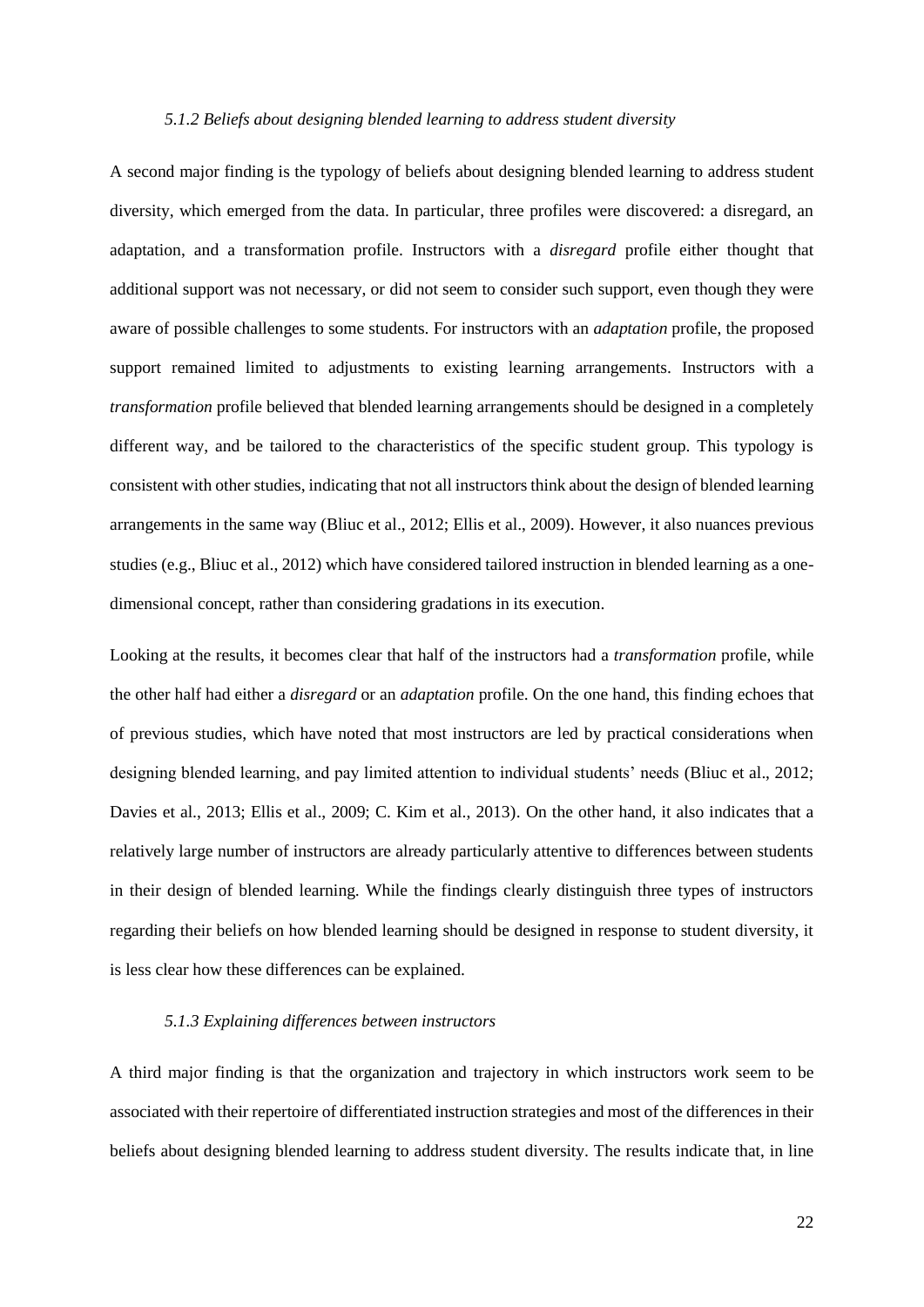with their more extensive repertoire of differentiated instruction strategies, most instructors of center B advocate a more deliberate design of blended learning, compared to many of the instructors in center A. Previous research suggests that this is likely the result of a clear stance of the organization with respect to differentiated instruction in a blended learning context (González, 2012). This is illustrated by the way differentiated instruction is handled at the institutional level, with students in center B being grouped based on their educational degree, whereas center A does not group students based on their educational background. As previous research has also shown, a clear and supportive strategy and vision in the organization has an impact on the decisions that individual instructors make (De Neve et al., 2015; González, 2012; Smith, 2011).

The results further reveal that instructors' beliefs about the design of blended learning in response to student diversity may also vary within an organization, depending on the specific trajectories in which they work. The results from center A show that instructors who are responsible for a trajectory with mainly online activities, are more likely to say that a redesign of the blended learning arrangements is needed from the ground up (i.e., *transformation* profile), while instructors who are responsible for a trajectory with more face-to-face meetings or who just started teaching in a trajectory with mainly online activities are more likely to say that adjustments to the existing blended learning arrangements are sufficient (i.e., *adaptation* profile). There are two plausible explanations for these different types of instructor beliefs within the organization.

The first is that there may exist several subcultures in the organization, related to the specific trajectory in which instructors work. This may explain why most instructors in the e-learning trajectory had a *transformation* profile, whereas those in other trajectories had an *adaptation* or *disregard* profile. This could also explain why instructors with less than one year of experience in the e-learning trajectory did not have a *transformation* profile, as they likely need more time to adopt the organizational subculture and establish shared views with colleagues.

The second possible explanation is that the differences between trajectories may be due to the size of their online components. As the online activities provide increased autonomy for students, a certain amount of self-regulation is required (Barnard, Lan, To, Paton, & Lai, 2009; Lynch & Dembo, 2004).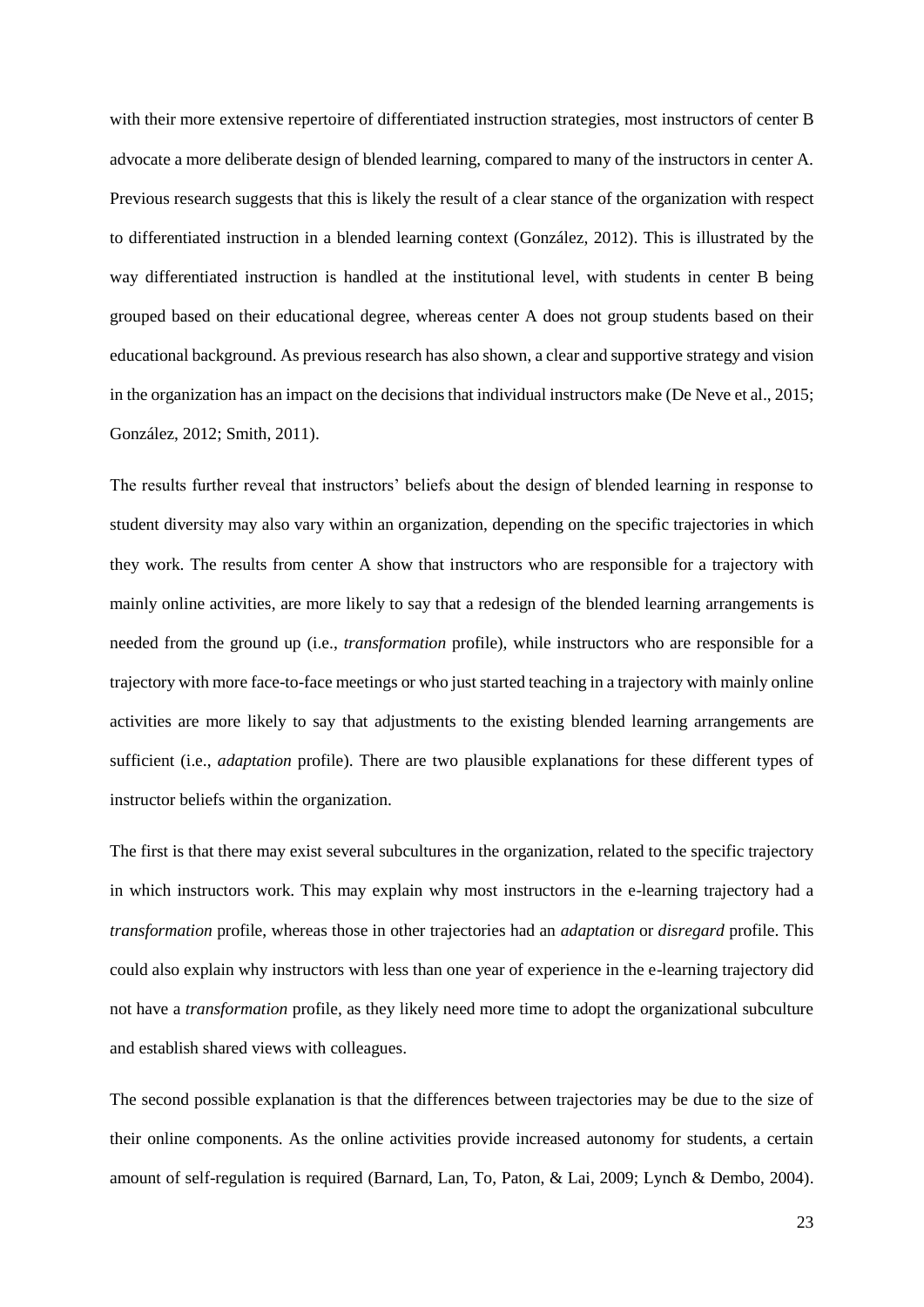Previous research has shown that students without higher education degree may be less able to selfregulate their learning (Owston et al., 2013; Räisänen et al., 2016), and thus often encounter more difficulties in blended learning contexts. This was also indicated by the instructors in the present study. With this in mind, it seems logical that instructors working in a trajectory with mainly online activities propose more profound changes in the way blended learning is designed for students without higher education degree.

### *5.2 Limitations and suggestions for further research*

A first limitation of this study is that the small sample size limits the ability to generalize some of the results, such as the most frequently used strategies for differentiated instruction. Even though these results are useful indications, they have yet to be confirmed by more large-scale studies. Still, these results are not the only contribution that the present study offers to the field, as it also introduces a typology for beliefs about the design of blended learning for responding to student diversity, while also pointing out that the organization plays an important role in the development of these beliefs. A second limitation of this study is that the strategies for differentiated instruction of the instructors are based on self-reports, and there were no direct observations to assess the accuracy of these self-reports. However, using self-reports is a common approach in similar studies (e.g., De Neve et al., 2015), and previous research has demonstrated that self-reports are a valid way to measure instructional outcomes (Dumont & Troelstrup, 1980). Still, future research could investigate whether observations and self-reports would also be similar in this particular case. Finally, a third limitation is that, although the findings suggest that the organization is related to the instructors' profile, the question remains whether tracking students at institutional level is the cause or the consequence of instructors' beliefs. As such, further research in organizations that are adopting blended learning could provide more insight in this causality.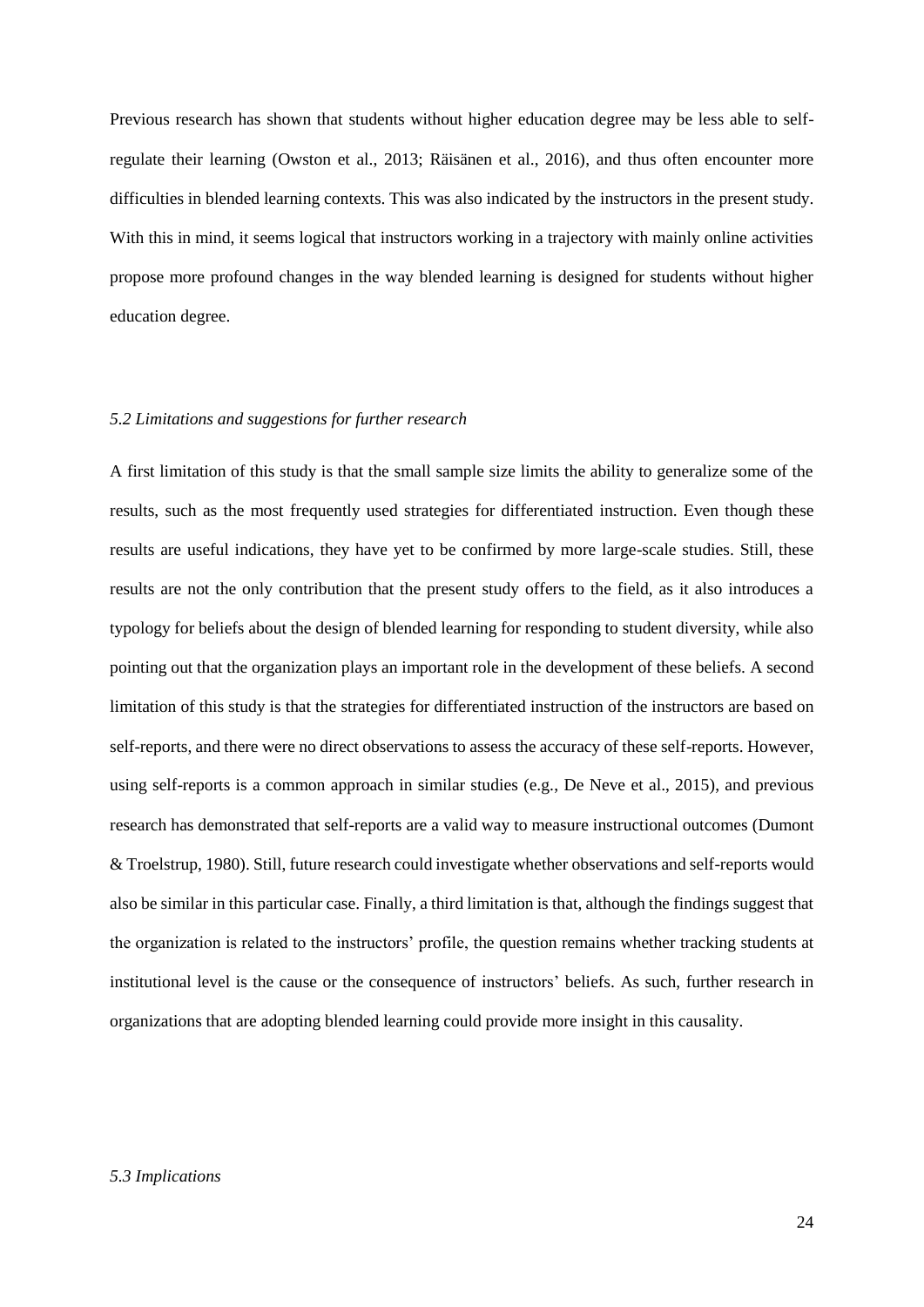The present study explored instructors' strategies for differentiated instruction in blended learning and their beliefs about designing blended learning to address student diversity. To further investigate the differences between instructors, both were compared to one another, as well as the organization and trajectory in which they work. The results hold two important implications to both theory and practice.

First of all, the finding that half of the instructors believed that student diversity required no, or only limited, adaptations to their blended learning arrangements, suggests that professional support focusing on these beliefs is of crucial importance for instructors to unlock blended learning's full potential. In light of this, the present study's framework of strategies for differentiated instruction could be used as a starting point for expanding instructors' strategies for coping with student diversity in blended learning contexts. In addition, the three profiles concerning beliefs about developing blended learning arrangements to address student diversity can be used by organizations and instructors to reflect on their own practice, to become more aware of their own beliefs, and to adjust their teaching approach.

Second, differences in instructors' beliefs about the design of blended learning were, according to the present study, mainly attributable to the organizational level, or the center and trajectories where instructors work. As such, it is important for organizations to develop a clear stance on this issue, which pays explicit attention to proactively planning differentiated instruction and responding to students' needs in blended learning contexts. Recent work on institutional adoption (e.g., Graham, Woodfield, & Harrison, 2013) could serve as a framework for this kind of endeavor. This is also an important issue for future research, which should investigate exactly how organizations can contribute to the development of instructors' beliefs about the design of blended learning to address student diversity. A possible starting point for such research can be found in the literature on differentiated instruction, which suggests that organizations should create a collective responsibility, by offering opportunities for instructors to share knowledge, ideas, and experiences, to enhance professional learning related to differentiated instruction (De Neve et al., 2015; Smith, 2011).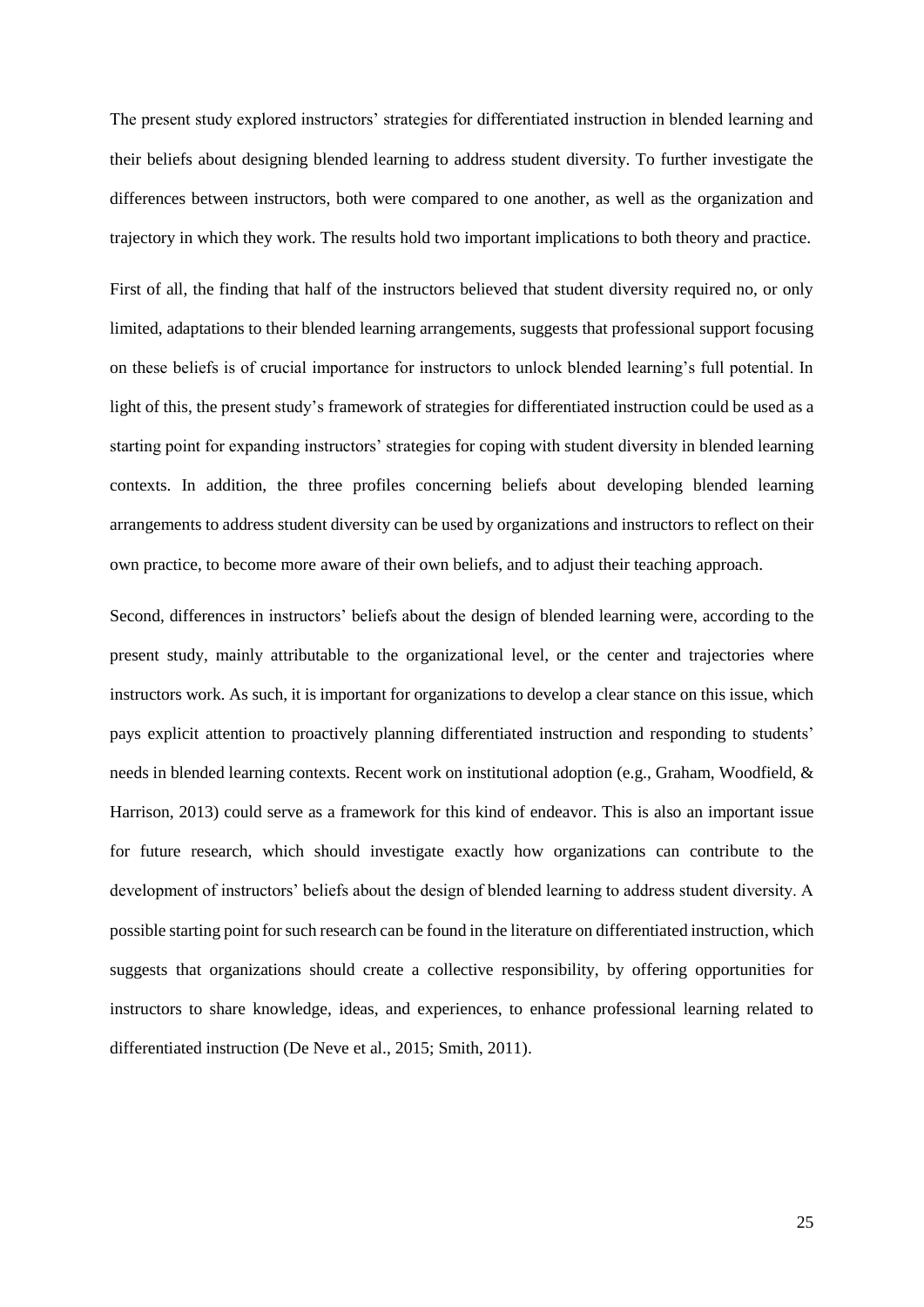#### **References**

- Barnard, L., Lan, W. Y., To, Y. M., Paton, V. O., & Lai, S.-L. (2009). Measuring self-regulation in online and blended learning environments. *The Internet and Higher Education*, *12*(1), 1–6. http://doi.org/10.1016/j.iheduc.2008.10.005
- Bliuc, A.-M., Casey, G., Bachfischer, A., Goodyear, P., & Ellis, R. A. (2012). Blended learning in vocational education: teachers' conceptions of blended learning and their approaches to teaching and design. *The Australian Educational Researcher*, *39*(2), 237–257. http://doi.org/10.1007/s13384-012-0053-0
- Boelens, R., De Wever, B., & Voet, M. (2017). Four key challenges to the design of blended learning: A systematic literature review. *Educational Review Research*, *22*, 1–18. http://doi.org/10.1016/j.edurev.2017.06.001
- Boelens, R., Van Laer, S., De Wever, B., & Elen, J. (2015). *Blended learning in adult education: towards a definition of blended learning*. *Adult Learners Online! Blended and Online Learning in Adult Education and Training*. Retrieved from http://www.iwt-alo.be/wpcontent/uploads/2015/08/01-Project-report-Blended-learning-in-adult-education-towards-adefinition-of-blended-learning.pdf
- Cohen, L., Manion, L., & Morrison, K. (2007). *Research Methods in Education* (Sixth edit). London and New York: Routledge. http://doi.org/10.1111/j.1467-8527.2007.00388\_4.x
- Davies, R. S., Dean, D. L., & Ball, N. (2013). Flipping the classroom and instructional technology integration in a college-level information systems spreadsheet course. *Educational Technology Research and Development*, *61*(4), 563–580. http://doi.org/10.1007/s11423-013-9305-6
- De Neve, D., Devos, G., & Tuytens, M. (2015). The importance of job resources and self-efficacy for beginning teachers' professional learning in differentiated instruction. *Teaching and Teacher Education*, *47*, 30–41. http://doi.org/10.1016/j.tate.2014.12.003
- Dumont, R. G., & Troelstrup, R. L. (1980). Exploring Relationships between Objective and Subjective Measures of Instructional Outcomes. *Research in Higher Education*, *12*(1), 37–51.
- Ellis, R. A., Hughes, J., Weyers, M., & Riding, P. (2009). University teacher approaches to design and teaching and concepts of learning technologies. *Teaching and Teacher Education*, *25*(1), 109–117. http://doi.org/10.1016/j.tate.2008.06.010
- Ertmer, P. A. (2005). Teacher pedagogical beliefs: The final frontier in our quest for technology integration? *Educational Technology Research and Development*, *53*(4), 25–39. http://doi.org/10.1007/BF02504683
- Eurydice. (2009). *Educational structures and education systems for vocational training and adult education in Europe. Belgium, Flemish Community. Vlaamse overheid*.
- Fry, H., Ketteridge, S., & Marshall, S. (2008). *A handbook for teaching and learning in higher education: enhancing academic practice*. (H. Fry, S. Ketteridge, & S. Marshall, Eds.) (Third edit). New York and London: Routledge. Retrieved from https://books.google.be/books?id=5Rp9AgAAQBAJ&printsec=frontcover&hl=nl&source=gbs\_g e\_summary\_r&cad=0#v=onepage&q&f=false
- González, C. (2012). The relationship between approaches to teaching, approaches to e-teaching and perceptions of the teaching situation in relation to e-learning among higher education teachers. *Instructional Science*, *40*(6), 975–998. http://doi.org/10.1007/s11251-011-9198-x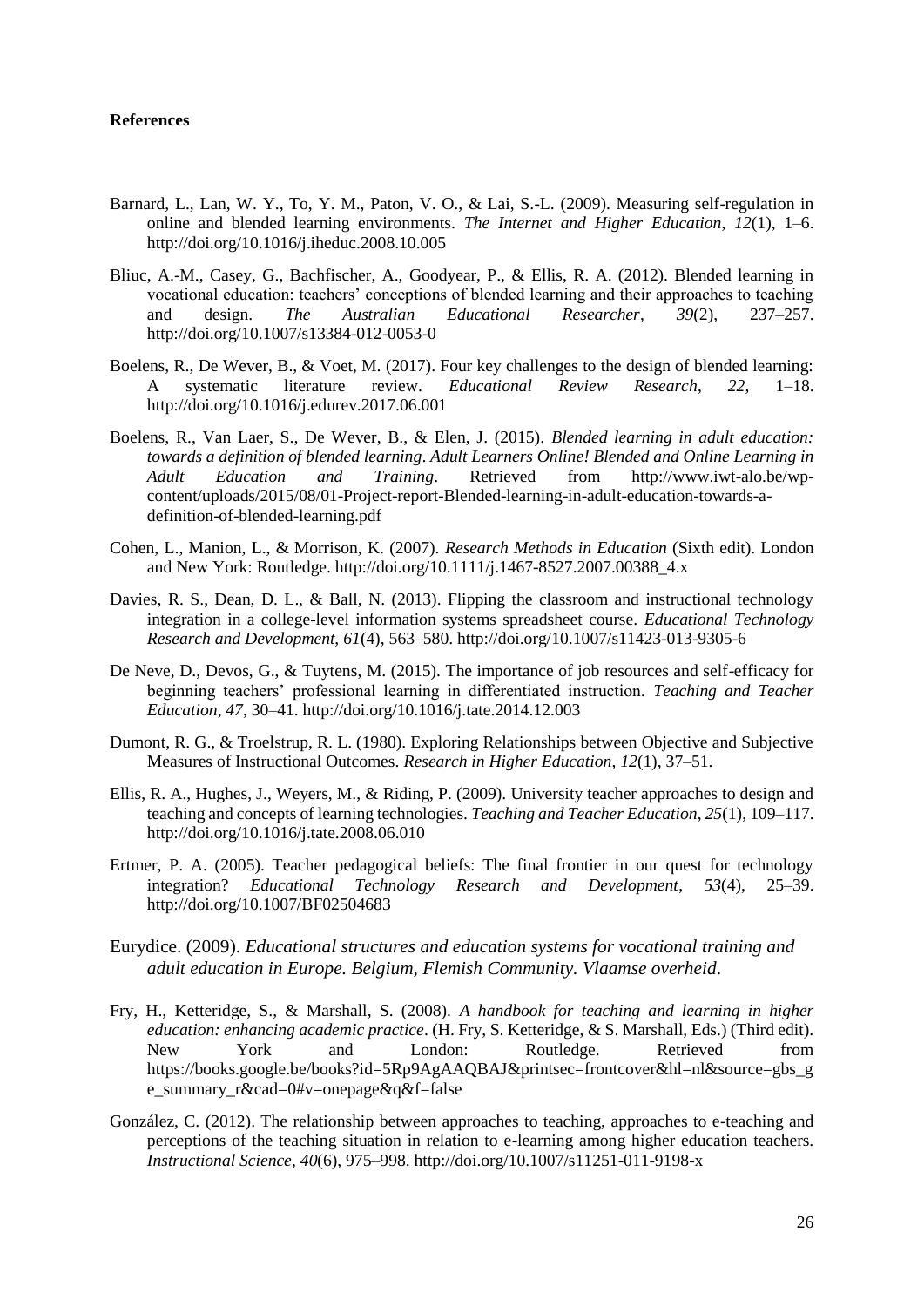- Goodman, J. (1988). Constructing a practical philosophy of teaching: A study of preservice teachers' professional perspectives. *Teaching and Teacher Education*, *4*(2), 121–137. http://doi.org/10.1016/0742-051X(88)90013-3
- Graham, C. R., Woodfield, W., & Harrison, J. B. (2013). A framework for institutional adoption and implementation of blended learning in higher education. *The Internet and Higher Education*, *18*, 4–14. http://doi.org/10.1016/j.iheduc.2012.09.003
- Hall, B. T., Strangman, N., & Meyer, A. (2003). *Differentiated instruction and implications for UDL implementation. Effective Classroom Practices Report. National Center on Accessing the General Curriculum*.
- Humphrey, N., Bartolo, P., Ale, P., Calleja, C., Hofsaess, T., Janikova, V., … Wetso, G. (2006). Understanding and responding to diversity in the primary classroom: an international study. *European Journal of Teacher Education*, *29*(3), 305–318. http://doi.org/10.1080/02619760600795122
- Kagan, D. M. (1992). Implications of research on teacher belief. *Educational Psychologist*, *27*(1), 65– 90.
- Kember, D., McNaught, C., Chong, F. C. Y., Lam, P., & Cheng, K. F. (2010). Understanding the ways in which design features of educational websites impact upon student learning outcomes in blended learning environments. *Computers & Education*, *55*(3), 1183–1192. http://doi.org/10.1016/j.compedu.2010.05.015
- Kim, C., Kim, M. K., Lee, C., Spector, J. M., & DeMeester, K. (2013). Teacher beliefs and technology integration. *Teaching and Teacher Education*, *29*, 76–85. http://doi.org/10.1016/j.tate.2012.08.005
- Kim, M. K., Kim, S. M., Khera, O., & Getman, J. (2014). The experience of three flipped classrooms in an urban university: an exploration of design principles. *The Internet and Higher Education*, *22*, 37–50. http://doi.org/10.1016/j.iheduc.2014.04.003
- Klug, J., Krause, N., Schober, B., Finsterwald, M., & Spiel, C. (2014). How do teachers promote their students' lifelong learning in class? Development and first application of the LLL Interview. *Teaching and Teacher Education*, *37*, 119–129. http://doi.org/10.1016/j.tate.2013.09.004
- Lawrence-Brown, D. (2004). Differentiated Instruction : Inclusive Strategies for Standards -Based Learning That Benefit the Whole Class. *American Secondary Education*, *32*(3), 34–63.
- Lynch, R., & Dembo, M. (2004). The Relationship between Self-Regulation and Online Learning in a Blended Learning Context. *International Review of Research in Open and Distance Learning*, *5*(2), 1–16. Retrieved from http://www.irrodl.org/index.php/irrodl/article/view/189/799
- McDonald, P. L. (2014). Variation in Adult Learners' Experiences of Blended Learning in Higher Education. In A. G. Picciano, C. D. Dziuban, & C. R. Graham (Eds.), *Blended Learning: Research Perspectives* (Volume 2, pp. 215–234). New York: Routledge.
- McKenzie, W. A., Perini, E., Rohlf, V., Toukhsati, S., Conduit, R., & Sanson, G. (2013). A blended learning lecture delivery model for large and diverse undergraduate cohorts. *Computers & Education*, *64*, 116–126. http://doi.org/10.1016/j.compedu.2013.01.009
- Miles, M. B., & Huberman, M. A. (1994). *Qualitative data analysis: An expanded sourcebook (2nd ed.)*. London: Sage.
- Nicolae, M. (2014). Teachers' Beliefs as the Differentiated Instruction Starting Point: Research Basis. *Procedia - Social and Behavioral Sciences*, *128*, 426–431. http://doi.org/10.1016/j.sbspro.2014.03.182
- Norberg, A., Dziuban, C. D., & Moskal, P. D. (2011). A time-based blended learning model. *On the Horizon*, *19*, 207–216. http://doi.org/10.1108/10748121111163913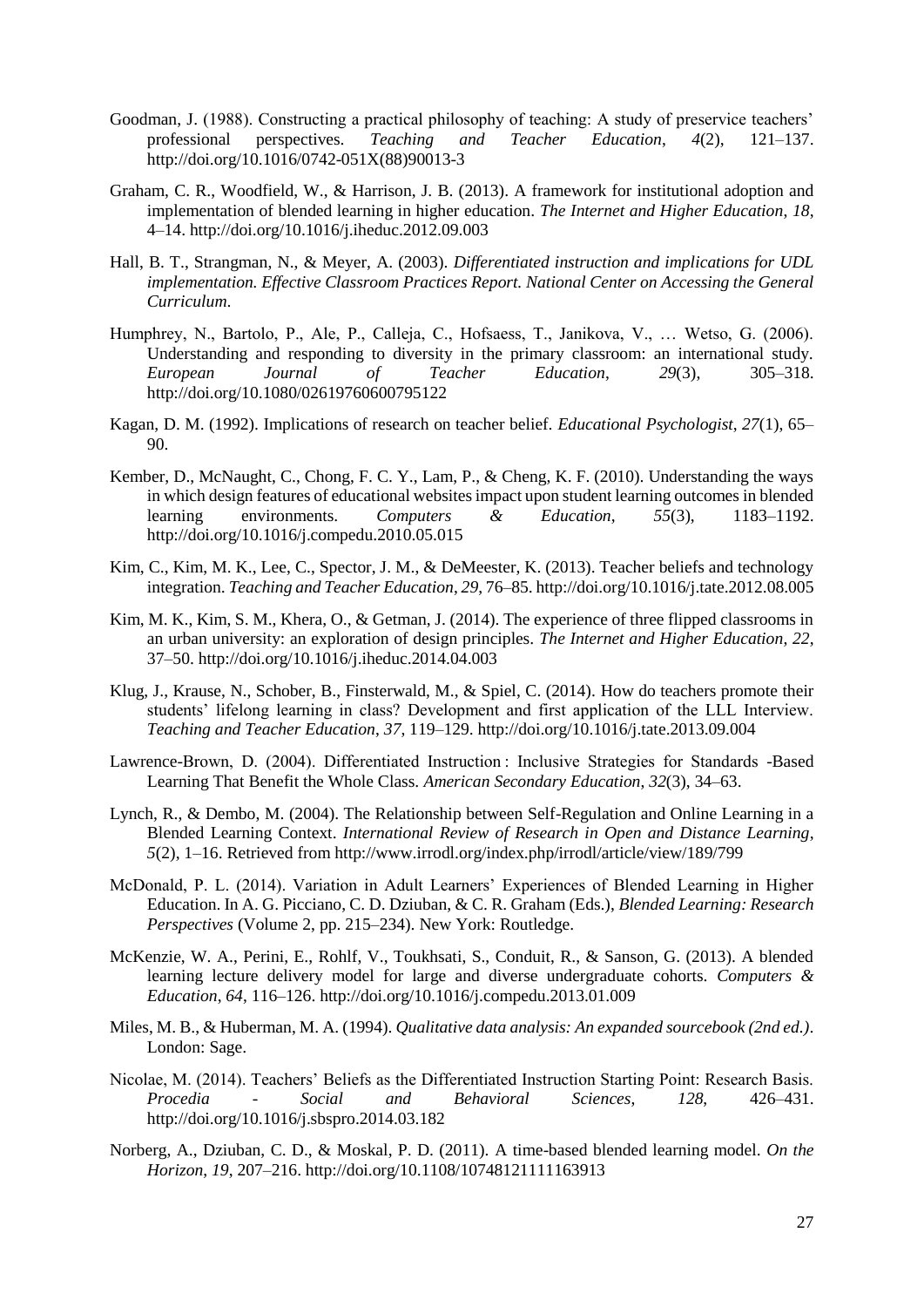- Owston, R., York, D., & Murtha, S. (2013). Student perceptions and achievement in a university blended learning strategic initiative. *The Internet and Higher Education*, *18*, 38–46. http://doi.org/10.1016/j.iheduc.2012.12.003
- Pajares, M. F. (1992). Teachers' Beliefs and Educational Research: Cleaning Up a Messy Construct. *Review of Educational Research*, *62*, 307–332.
- Räisänen, M., Postareff, L., & Lindblom-Ylänne, S. (2016). University students' self- and co-regulation of learning and processes of understanding: A person-oriented approach. *Learning and Individual Differences*, *47*, 281–288. http://doi.org/10.1016/j.lindif.2016.01.006
- Ruys, I., Defruyt, S., Rots, I., & Aelterman, A. (2013). Differentiated instruction in teacher education: A case study of congruent teaching. *Teachers and Teaching*, *19*(1), 93–107. http://doi.org/10.1080/13540602.2013.744201
- Santangelo, T., & Tomlinson, C. A. (2009). The application of differentiated instruction in postsecondary environments: Benefits, challenges, and future directions. *International Journal of Teaching and Learning in Higher Education*, *20*(3), 307–323.
- Smit, R., & Humpert, W. (2012). Differentiated instruction in small schools. *Teaching and Teacher Education*, *28*(8), 1152–1162. http://doi.org/10.1016/j.tate.2012.07.003
- Smith, J. C. (2011). *Differentiated instruction: exploring implementation at the middle level*. University of Colorado.
- Tomlinson, C. A. (2001). *How to differentiate instruction in mixed-ability classrooms* (2nd ed.). Alexandria, Virginia: Association for Supervision and Curriculum Development.
- Tomlinson, C. A., Brighton, C., Hertberg, H., Callahan, C. M., Moon, T. R., Brimijoin, K., … Reynolds, T. (2003). Differentiating instruction in response to student readiness, interest, and learning profile in academically diverse classrooms: A review of literature. *Journal for the Education of the Gifted*, *27*(2), 119–145. http://doi.org/10.1177/016235320302700203
- Tomlinson, C. A., & Imbeau, M. B. (2013). Differentiated instruction. In B. J. Irby, G. Brown, R. Lara-Alecia, & S. Jackson (Eds.), *The Handbook of Educational Theories* (pp. 1097–1117). Charlotte, North Carolina: Information Age Publishing, Inc.
- Tomlinson, C. A., & Kalbfleisch, M. L. (1998). Teach Me, Teach My Brain: A Call for Differentiated Classrooms. *Educational Leadership*. Retrieved from http://web.ebscohost.com.ezproxy.mtsu.edu/ehost/pdfviewer/pdfviewer?sid=dc1003de-78b2- 4562-9f4f-86a591997879%40sessionmgr12&vid=11&hid=21%5Cnhttp://www.eric.ed.gov/ERICWebPorta l/recordDetail?accno=EJ575232
- Valcke, M., Sang, G., Rots, I., & Hermans, R. (2010). Taking prospective teachers' beliefs into account in teacher education. *International Encyclopedia of Education*, *7*, 622–628. http://doi.org/10.1016/B978-0-08-044894-7.00668-0
- Vasileva-Stojanovska, T., Malinovski, T., Vasileva, M., Jovevski, D., & Trajkovik, V. (2015). Impact of satisfaction, personality and learning style on educational outcomes in a blended learning environment. *Learning and Individual Differences*, *38*, 127–135. http://doi.org/10.1016/j.lindif.2015.01.018
- Voet, M., & De Wever, B. (2016a). History teachers' conceptions of inquiry-based learning, beliefs about the nature of history, and their relation to the classroom context. *Teaching and Teacher Education*, *55*, 57–67. http://doi.org/10.1016/j.tate.2015.12.008
- Voet, M., & De Wever, B. (2016b). Towards a differentiated and domain-specific view of educational technology: An exploratory study of history teachers' technology use. *British Journal of Educational Technology*. http://doi.org/10.1111/bjet.12493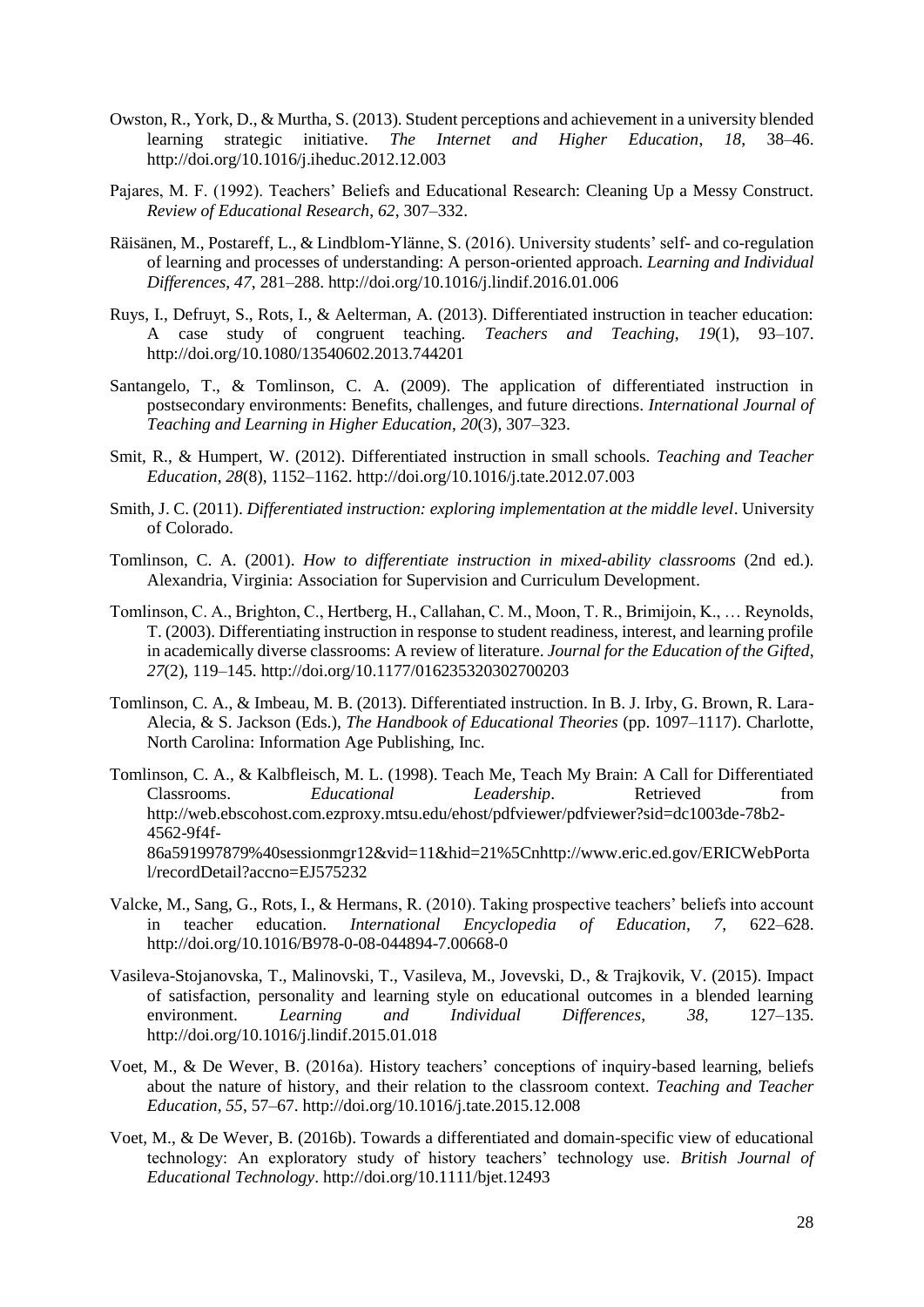- Wanner, T., & Palmer, E. (2015). Personalising learning: exploring student and teacher perceptions about flexible learning and assessment in a flipped university course. *Computers & Education*, *88*, 354–369. http://doi.org/10.1016/j.compedu.2015.07.008
- Watson, J. (2008). *Blended Learning: The Convergence of Online and Face-to-Face Education*. *Promising practices in online learning* (Vol. 572). North American Council for Online Learning. Retrieved from https://goo.gl/6AGpNP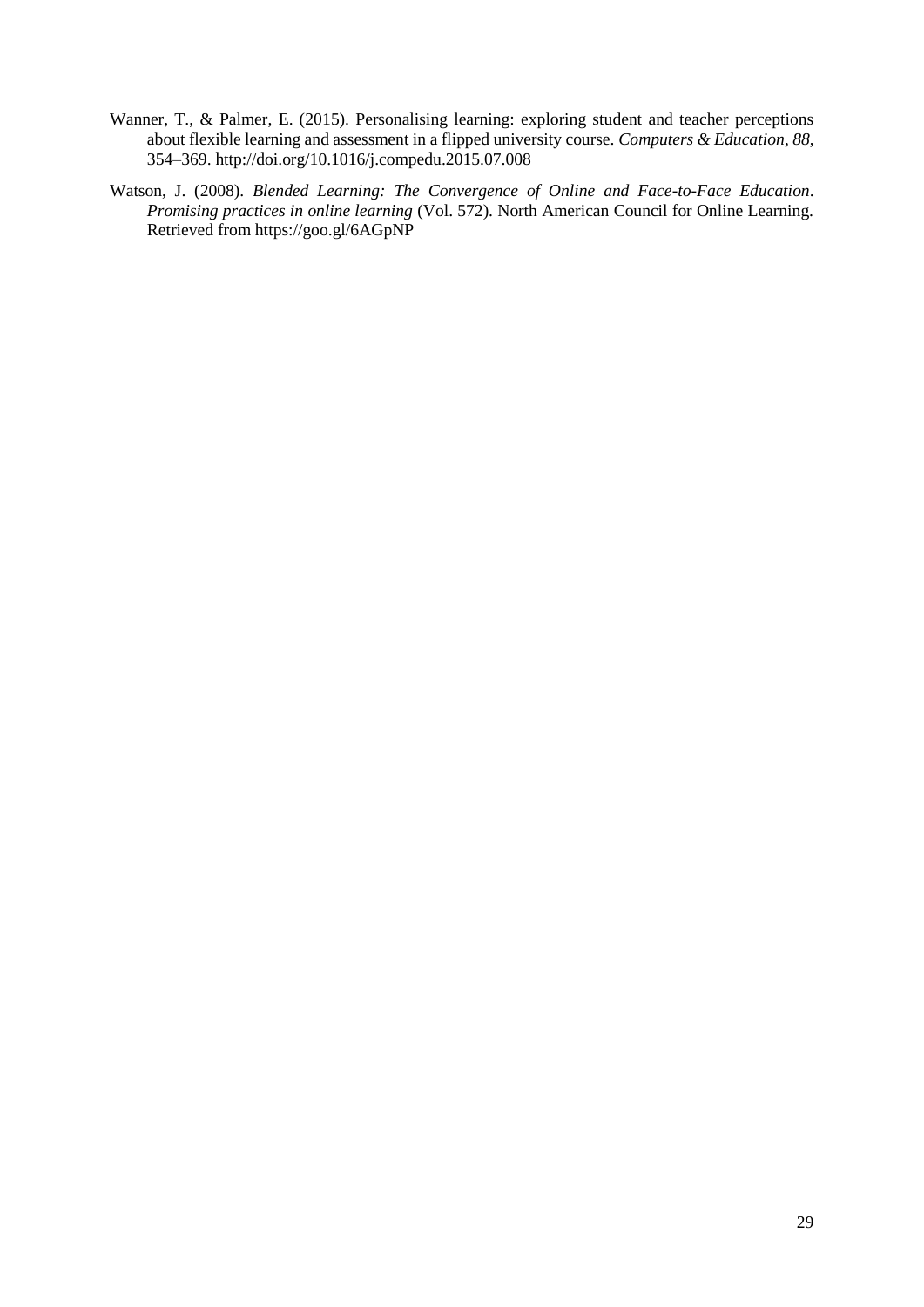## **Appendix A: Interview protocol**

#### **1. Introduction**

- Thank the participant for participating in the study
- Explain the goals of the study: investigate instructors' experiences in working with and responding to student diversity (and more specific: students with a degree of vocational or technical secondary educations versus students with a degree of higher education), and perceived challenges when designing blended learning arrangements in general and with respect to learner diversity
- Explain the three parts of the interview
- Emphasize that the focus is on their experiences and opinions, and that there are no right or wrong answers
- Ask permission to record the interview, and explain that all data will be treated confidentially
- Sign informed consent

# **2. Background information**

- What is your year of birth?
- What higher education program did you follow?
- Can you provide a description of your career?
	- o How long have you been teaching in this center for adult education?
	- o In which programs or trajectories do you currently teach?
	- o Which courses/subjects do you teach?
	- o How long have you been teaching these courses/subjects?
- Have you been enrolled in a blended learning course as a student?
	- $\circ$  If yes, in which program(s) or course(s)?
	- o How much experience do you have with blended/distance learning? (one lesson, an entire course,…)
	- o What are your experiences? Both positive and negative?
- Do you have experience with blended/distance learning as an instructor?
	- o If yes, in which program(s) or course(s)?
	- o How much experience do you have with blended/distance learning? (one lesson, whole course,…)
	- o What are your experiences? Both positive and negative?

#### **3. Experiences in working with and responding to student diversity**

What are, according to you, the most important differences between students with a degree of vocational or technical secondary education and students with a degree of higher education? (open question)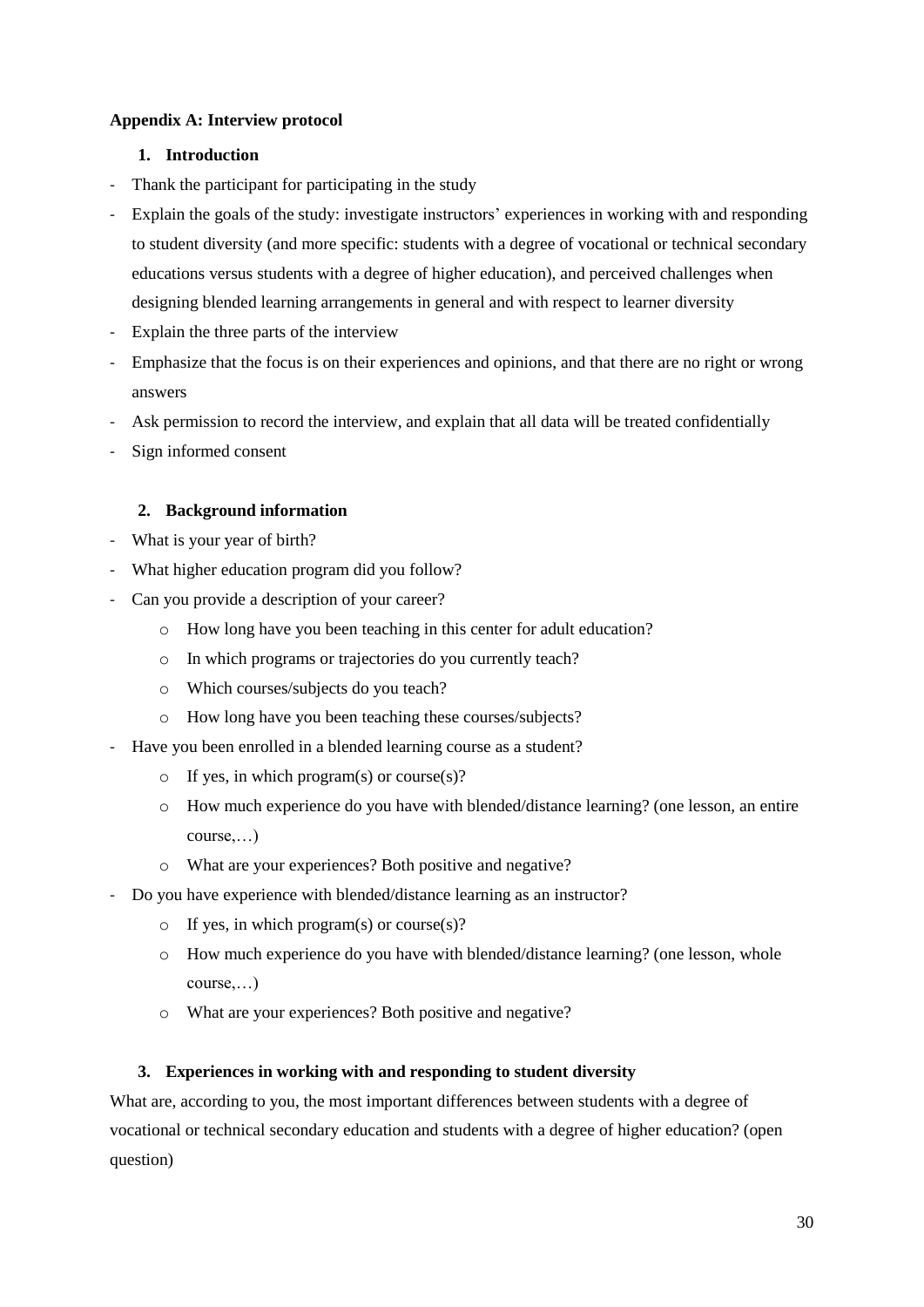- For every difference:
	- o Can you provide a concrete example?
	- o How is this related to your teaching? How do you cope with these differences during your lessons?
- When instructors have responded to the question, prompts were provided about the themes that were not spontaneously discussed during the open question (to stimulate the discussion, based on literature). Again, when participants further discussed about a theme, they were asked to provide a concrete example and how this was related to their teaching.
	- o Do you see differences with respect to students'…
		- self-efficacy, that students feel confident in solving tasks and to believe in their own abilities *(Klug, Krause, Schober, Finsterwald, & Spiel, 2014)*
		- planning skills, or how students plan their own learning activities? *(Klug et al., 2014)*
		- use of study methods and learning strategies? *(Klug et al., 2014)*
		- self-reflection, as students' ability to monitor and evaluate their own learning process *(Klug et al., 2014)*
		- reasoning/attribution, as to which reasons students assume led to their performance? *(Klug et al., 2014)*
		- **ICT** skills or ICT competencies?
		- motivation?
		- feelings about the classroom environment, as students feel safe in the learning environment?
		- attitude toward education?
		- attitude toward peers?
		- prior knowledge?
		- sense of belonging, relation with other students in the group? *(McDonald, 2014)*
		- relation and attitude toward the instructor *(McDonald, 2014)*
		- written language skills
		- oral language skills
- **4. Beliefs and perceptions about the design of blended learning arrangements in general, and with respect to learner diversity**

#### In general

- How does the distance/online learning take part in your lessons?
	- o Which learning activities are expected of students?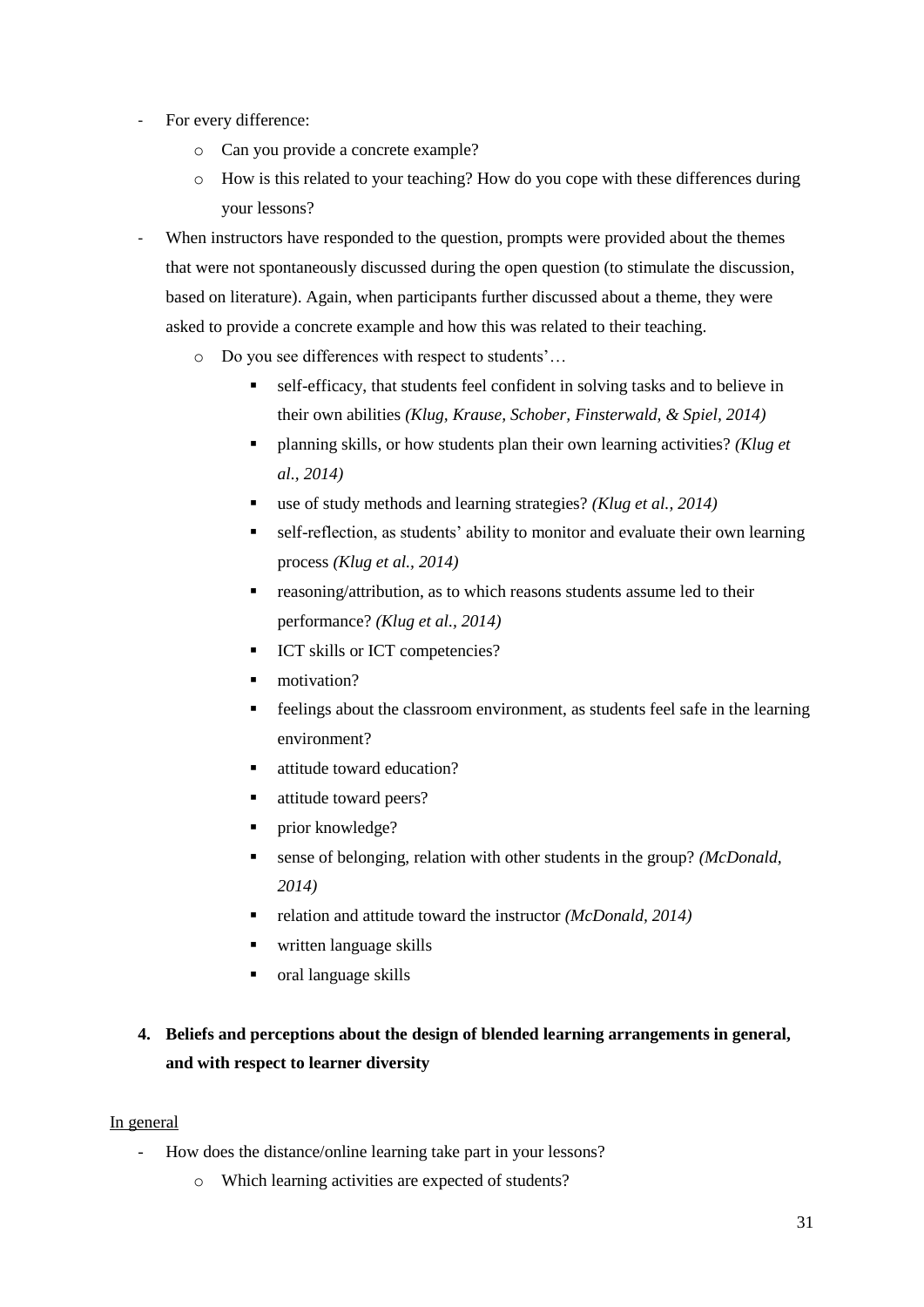- o How do you provide support to students during the online or distance part? E.g., can students reach you by email?
- How is the online part connected to the face-to-face meetings?
- Are there certain skills necessary to successfully complete a blended learning course or program? *(based on McDonald, 2014)*
- What can we, according to you, achieve with the concept blended learning? What is the power of blended learning?
- What can we certainly not achieve with the concept blended learning?
- What are the most essential components in a blended learning arrangement? What advice would you give to design an effective blended learning arrangement?

# Students with a degree of vocational or technical secondary education

- Do students with a degree of vocational or technical secondary education encounter challenges during blended learning courses or problems to successfully complete a blended learning course? If yes, what are these challenges? Provide a concrete example.
- What do you want to change, or what needs to be modified to overcome these challenges or problems?
- With regard to students with a degree of vocational or technical secondary education: what is going well in the blended learning arrangements?
- To summarize, can you indicate what components should be emphasized to design a suitable blended learning arrangement for this target group?

# **5. End**

- Ask whether the instructor has additional comments related to the themes of the interview
- Thank the participant for participating in the study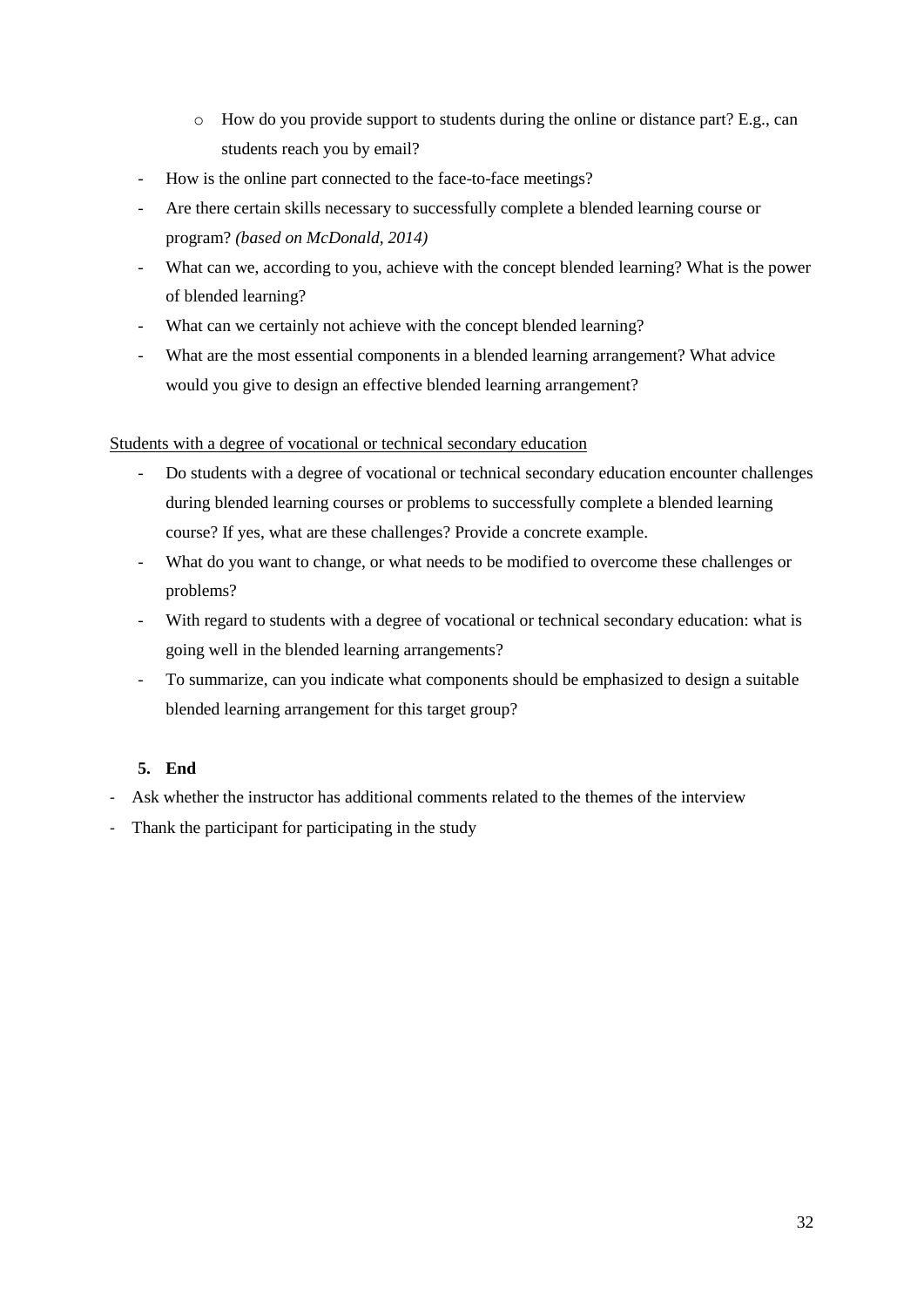# **Appendix B: coding scheme**

**DIFF:** strategies that adult educators put forward to differentiate between students with a degree of (a) vocational or technical secondary education and (b) higher education

| <b>Instructors</b>         | differentiate<br>can     | Underlying categories and examples of strategies                                       |                                                                                     |                   |  |
|----------------------------|--------------------------|----------------------------------------------------------------------------------------|-------------------------------------------------------------------------------------|-------------------|--|
| instruction through        |                          | Based on Lawrence-Brown (2004), Tomlinson & Kalbfleisch (1998), Tomlinson et al.       | Code                                                                                |                   |  |
| (Tomlinson & Imbeau, 2013) |                          | (2003), Tomlinson (2001), Santangelo & Tomlinson (2009)                                |                                                                                     |                   |  |
|                            | (1) What students learn  | Modify curricula (what we teach): match learning content to students' needs            | 01DIFF_Curriculum                                                                   |                   |  |
|                            | / what we teach          | More varied lesson/instructional material, for example:                                | 02DIFF_LessonMaterial                                                               |                   |  |
|                            | (curricula)              | - match materials to the specific instructional needs of groups                        |                                                                                     |                   |  |
|                            |                          | - present information in varied ways: orally, visually, through demonstration, part to |                                                                                     |                   |  |
|                            | (2) How content is       | whole, and whole to part                                                               |                                                                                     |                   |  |
|                            | presented to students:   |                                                                                        | - provide text materials at varied reading levels and levels of complexity          |                   |  |
| <b>Content</b>             | resources and material   | <b>Additional support, for example:</b>                                                |                                                                                     |                   |  |
|                            | students need to use to  |                                                                                        | - provide advanced organisers, highlighted print materials, key ideas, visual aids, |                   |  |
|                            | acquire the content and  | outlines, summaries                                                                    | 03DIFF_ContentSupport                                                               |                   |  |
|                            | reach the learning goals | - add structure                                                                        |                                                                                     |                   |  |
|                            |                          | - provide connections with prior knowledge or experiences                              |                                                                                     |                   |  |
|                            |                          | - provide clear expectations and examples, using examples and illustrations that       |                                                                                     |                   |  |
|                            |                          | represent varied ways of thinking, or clarify the final goals with examples of         |                                                                                     |                   |  |
|                            |                          |                                                                                        | successful work from other students                                                 |                   |  |
|                            | How students process     | How the instructor                                                                     | Whole class instruction, adjust teaching methods and                                |                   |  |
|                            | the content              | modifies his/her                                                                       | instructional strategies to the entire class. Flexibility in                        |                   |  |
|                            |                          | teaching methods,                                                                      | whole class instruction can be achieved when students                               |                   |  |
| Process /                  |                          | instructional strategies,                                                              | are tracked in rather homogeneous class groups, or when                             | 04DIFF_WholeClass |  |
| activity                   |                          | and learning activities                                                                | instructors carefully select instructional strategies that                          |                   |  |
|                            |                          | based on student                                                                       | attend to a specific group of students in the classroom                             |                   |  |
|                            |                          | diversity. How he or she                                                               | and which is in addition beneficial for all students                                |                   |  |
|                            |                          | applies the content.                                                                   |                                                                                     |                   |  |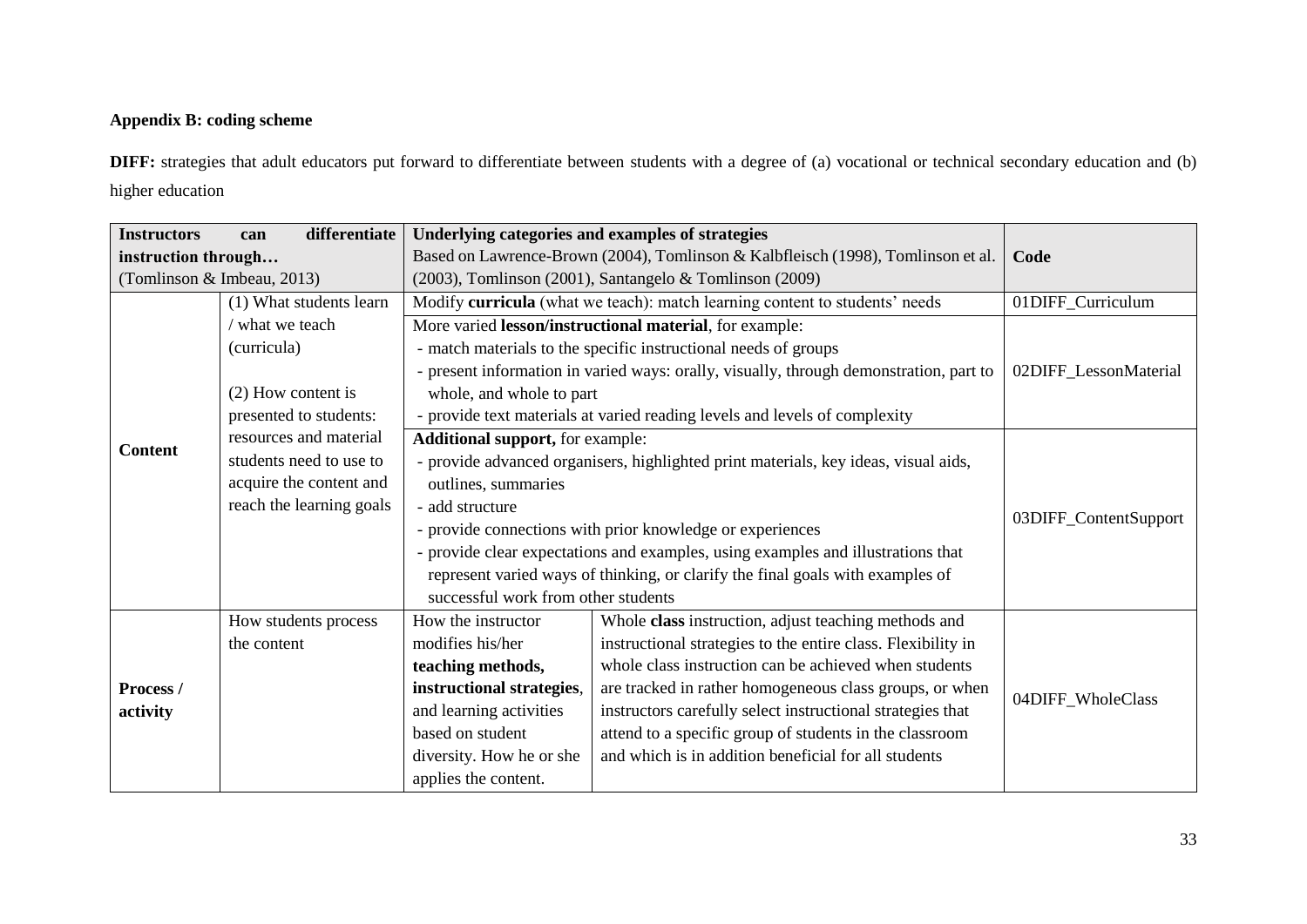|                               |                           | - different degrees of                                                                  | (Flexible) grouping: use a variety of grouping strategies                          |                   |
|-------------------------------|---------------------------|-----------------------------------------------------------------------------------------|------------------------------------------------------------------------------------|-------------------|
|                               |                           | difficulty, complexity,                                                                 | to match students and tasks (mixed or similar                                      | 05DIFF_Grouping   |
|                               |                           | or specificity                                                                          | readiness/interests/learning profile)                                              |                   |
|                               |                           | - varying the pace of                                                                   | Individualized activities, for example: offer assignments                          |                   |
|                               |                           | work                                                                                    | on the same topic at varying degrees of difficulty, let                            |                   |
|                               |                           | - connections between                                                                   | students work at their own pace, give learners choices                             | 06DIFF_IndividAct |
|                               |                           | learning activities and                                                                 | about topics in which to specialize, give students choices                         |                   |
|                               |                           | personal interests                                                                      | about ways of learning, provide additional instruction to                          |                   |
|                               |                           |                                                                                         | the individual student                                                             |                   |
|                               | How students              |                                                                                         | Provide additional support: adequate scaffolding and support throughout product    |                   |
|                               | demonstrate what they     | development. For example:                                                               |                                                                                    |                   |
|                               | have learned (i.e.,       | - additional feedback (during product development)                                      | 07DIFF_ProductSupport                                                              |                   |
|                               | know, understand, and     | - divide assignments into smaller steps                                                 |                                                                                    |                   |
|                               | can do) at certain        | - peer- and self-evaluation                                                             |                                                                                    |                   |
| <b>Product</b>                | points in a unit of study | Provide varied assessment options, for example:                                         |                                                                                    |                   |
|                               | (formative and            | - portfolios, authentic problems to solve,                                              |                                                                                    |                   |
|                               | summative)                | - provide varied modes of expression (e.g., written paper vs oral presentation) to      | 08DIFF_Product_AssOpt                                                              |                   |
|                               |                           | show mastery of common learning goals                                                   |                                                                                    |                   |
|                               |                           | - give students choices about modes of expression                                       |                                                                                    |                   |
|                               | The climate or tone of    | The instuctor stimulates                                                                |                                                                                    |                   |
|                               | the classroom. How        | - that everyone feels welcomed and contributes to everyone else feeling welcomed        | 09DIFF_Affect                                                                      |                   |
| Affect /                      | students feel about or    | - mutual respect, to accept and appreciate one another's similarities and differences   |                                                                                    |                   |
|                               | respond to learning and   | - that students feel safe in the classroom (students feel accepted and valued, students |                                                                                    |                   |
| learning                      | the classroom             | dare to say they don't know or dare to make mistakes)                                   |                                                                                    |                   |
| environment                   | environment (students     | - every learner grow as much as he/she can in general ability and specific talents      |                                                                                    |                   |
|                               | feelings impact their     |                                                                                         |                                                                                    |                   |
|                               | learning)                 |                                                                                         |                                                                                    |                   |
| <b>Additional ICT support</b> |                           |                                                                                         | The instructor provides additional ICT support in and outside the classroom, e.g., |                   |
|                               |                           | how to use the learning management system, or how to edit and format a Word             | 10_DIFF_Ict                                                                        |                   |
|                               |                           | document                                                                                |                                                                                    |                   |
|                               |                           |                                                                                         |                                                                                    |                   |